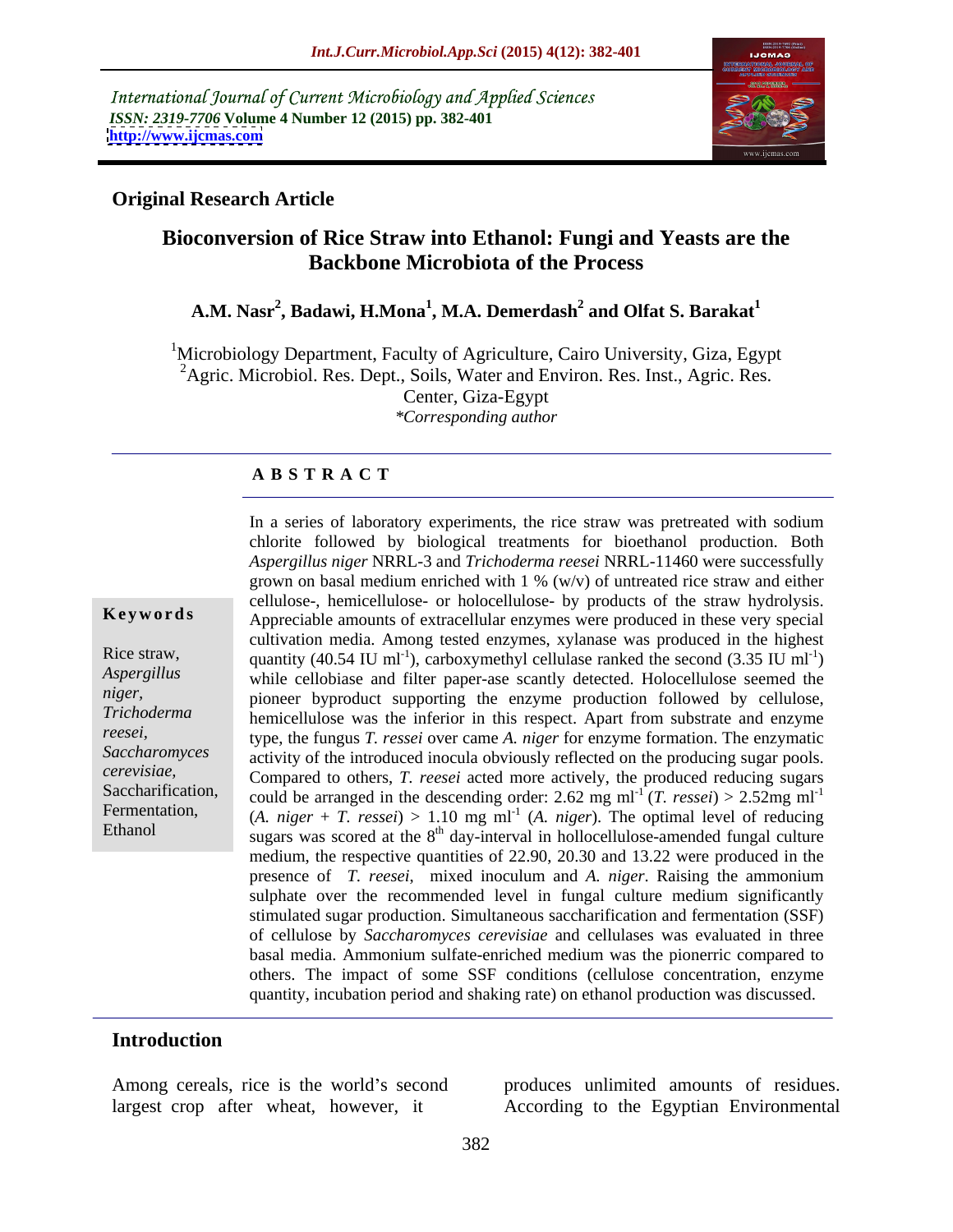Affairs Agency (EEAA, 2008), more than 2 of cellulase. Besides Trichoderma reesei, million acres are cultivated in the country other fungi such as Aspergillus niger (Ong with an average production of *ca*. 6.12 million tons/ year. The processing of rice and fertilizers production as well as fodder and the remaining part is left in the open debris. The resulting emission obviously

It is well established that, plant cell walls are the most abundant renewable source of mixed culture of *Trichoderma viride* and fermentable sugars on earth and are the *Aspergillus niger* for the maximum enzyme major reservoir of fixed carbon in nature. The main components of plant cell walls are cellulose, hemicellulose and lignin, with The present work is one of the on-going cellulose being the most abundant (Yang *et*  research attempts to improve enzyme and *al*., 2007). Cellulase enzymes can hydrolyze ethanol production by *Trichoderma reesei*, cellulose forming glucose and other Aspergillus niger and Saccharomyces commodity chemicals. Researchers have *cerevisiae* on rice straw and some strong interests in cellulases because of their intermediate products of its pretreatment. applications in industries of starch Optimization of SSF conditions for ethanol processing, grain alcohol fermentation, malting and brewing, extraction of fruit and and enzymes was among the targets of the vegetable juices, pulp and paper industry as well as textile industry (Zhou *et al*., 2008). One of the potential applications of **Materials and Methods** cellulases is the production of ethanol fuel from lignocellulosic biomass which is a good substitute for gasoline in internal combustion engines. The most promising technology for the conversion of the private fields at Moshtohor-Kalioubia lignocellulosic biomass to ethanol isbased governorate during the harvesting season of on the enzymatic breakdown of cellulose by cellulase enzymes (Ahamed and Vermette, lignocellulosic biomass. Samples were 2008). milled to particles that passed a 40 mesh

of cellulases than bacterial ones, encompassed: lignin (Tanaka et al., 1985), *Trichoderma reesei* is a model fungus for eellulose (Updegraff, 1969), protein (Lowry

yields extraordinary quantities of straw as cultures dominates in biological processes, residue. Not less than 20 % is used for paper but through adopting mixed cultures, their fields for burning along a period that may production. Therefore, special attention has extend to > 30 days to get rid of leftover been given to mixed cultures used for contributes to the air pollution known as the cellulase (Ahmed *et al*., 2010) and xylanase Black Cloud". (Tames *et al.*, 2003). Fermentation time, of cellulase. Besides *Trichoderma reesei*, other fungi such as *Aspergillus niger* (Ong *et al*., 2004) have been employed in cellulase production. The application of pure combined metabolism results in considerable effects on higher enzymes increasing enzyme production, such as substrate concentration and pH of the fermentation medium were all optimized by production (Kavitha and Nagarajan, 2011).

> *Aspergillus niger* and *Saccharomyces*  production by *Saccharomyces cerevisiae* study.

## **Materials and Methods**

## **Rice Straw**

Many fungal strains secrete higher amounts agricultural waste was determined, this studying cellulase production (Kubicek *et et al*., 1951), fats and waxes (AOAC, 1990), *al*., 2009) and is a unique industrial source ash (AOAC, 1980), reducing sugars (MillerSun-dried rice straw samples collected from 2012-2013 were used as a source of screen. The chemical profile of the encompassed: lignin (Tanaka *et al.*, 1985),<br>cellulose (Updegraff, 1969), protein (Lowry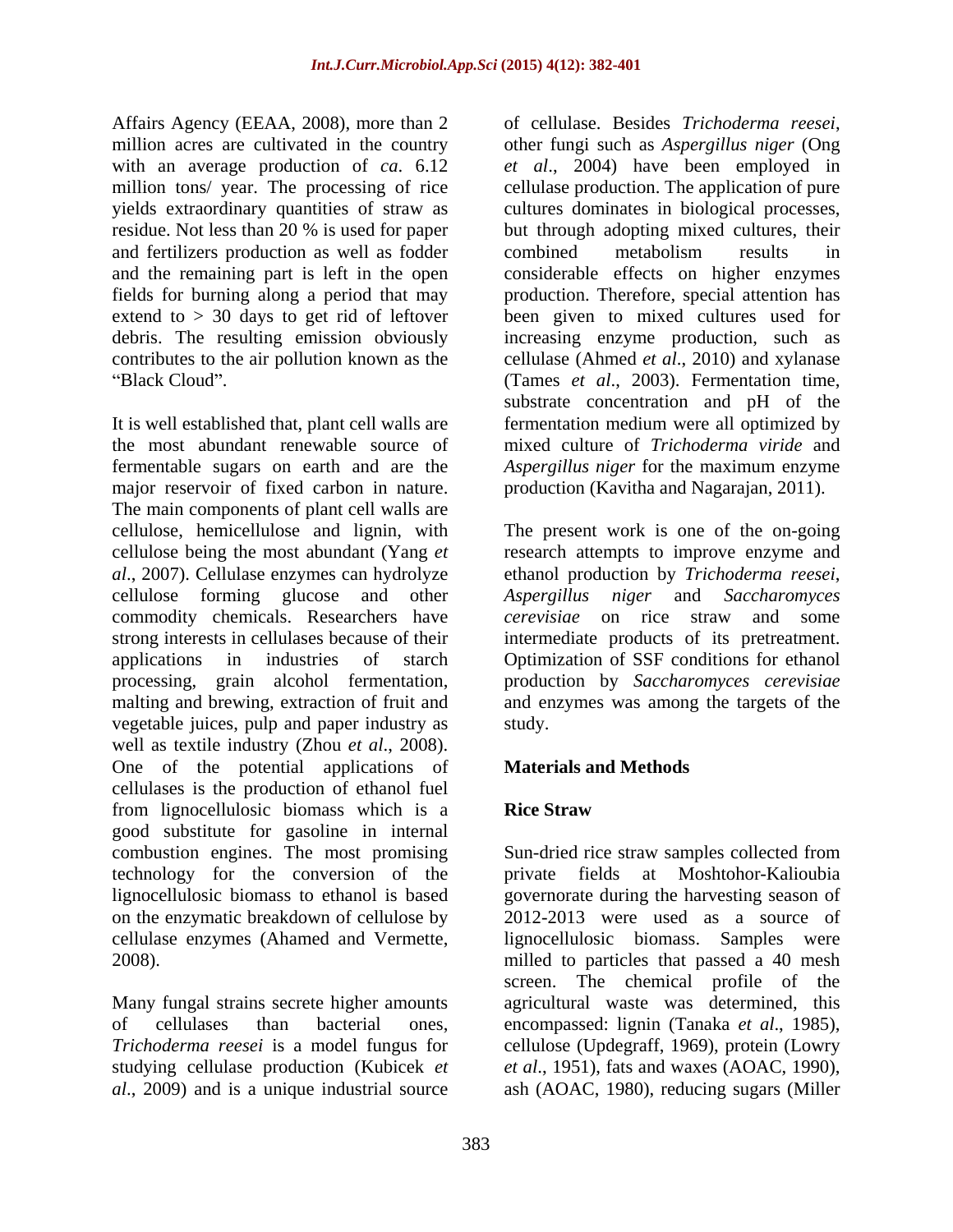subtracting the sum of the previous on enzyme production was added as 1% constituents weights from that of rice straw.

Two fungal strains recommended for cellulose-hydrolyzing enzymes production from organic wastes were used. Those are Northern Regional Research Laboratory, grown on the basal medium of Ooshima *et al.* (1986). Cultures were monthly subcultured, incubated at 30 °C for 48 hr. A respectively and subsequently stored at 4 °C

70 °C adopting the modified procedure of Hubble and Ragauskas (2010) illustrated in

Erlenmyer flasks. The inoculated flasks were agitated on a rotary shaker (150 rpm)

*et al.*, 1960), total nitrogen (Black *et al.*, for 24 hr. at 30 °C. The carbon source as an 1965), and glucose by Spanish kits. important factor that affects the growth of Hemicellulose was determined by microorganisms and conspicuously reflects **Microbiota** a sole carbon source. The organic substrate- *Aspergillus niger* NRRL-3 and *Trichoderma*  and the mixture was agitated on a rotary *reesei* NRRL-11460 obtained from the shaker (150 rpm) for 7 days at 30 °C. The Peoria, Illinois, USA. Microorganisms were and estimation of hydrolytic potential of the cultivated and maintained on potato dextrose produced enzymes. Enzymes examined were agar (PDA) medium (Oxoid, 1982). Besides, carboxymethyl cellulase, cellobiase, filter one *Saccharomyces cerevisiae* NRRL Y- paper-ase and xylanase using the procedures 12632 strain characterized by high ethanol of Takao *et al*. (1985). One international production efficiency was obtained from the unit (IU) of enzyme activity is defined as the Northern Regional Research Laboratory, amount of enzyme releasing 1 µmole of Peoria, Illinois, USA. The candidate was reducing sugar (glucose or xylose) from the for 24 hr. at 30 °C. The carbon source as an important factor that affects the growth of on enzyme production was added as 1% (w/v) of either untreated rice straw, cellulose, hemicellulose or holocellulose as enriched basal medium (20 ml) was placed in 100 ml Erlenmeyer flasks and autoclaved at 121°C for 20 min. The medium was inoculated with 1 ml of the fungal inoculum supernatant was used for enzyme production substrate per minute.

and 7 days for yeast and fungal strains, executed to monitor the enzyme production for inocula preparation. inocula when cultivated on holocellulose- **Rice Straw Pretreatment** was inoculated with the fungal cultures and The pretreatment of rice straw with acidified (150 rpm) at 30 °C for 12 days. At 2-day sodium chlorite was performed in a water intervals, supernatant samples were taken bath using sodium chlorite and acetic acid at and assessed for enzyme production and 12-day incubation experiment was and hydrolytic potential of the fungal amended (1% w/v) basal medium. The latter the mixture was incubated in rotary shaker hydrolytic activity.

Figure (1). The same of state and inorganic and inorganic and inorganic and inorganic and inorganic **Enzyme Production Enzyme Production Enzyme Production Enzyme Production Enzyme Production** Freshly prepared inocula of *T. reesei* and *A.*  inoculated with a mixed culture of *A. niger niger* were obtained by transferring spores and *T. reesei*. The respective additive from a 7-10 day old culture slant to 50 ml concentrations were 0.75-2.0, 0.1-0.6, 1.2 basal medium of Mandels and Weber (1969)  $\qquad 1.6$  and 1.0-6.0g l<sup>-1</sup>. After incubation at 30°C containing 2 % glucose (w/v) in 250 ml for 8 days, representative samples were substances (holocellulose, urea, ammonium sulphate and potassium di-hydrogen phosphate) was added to basal medium taken and assessed for enzyme and sugar production.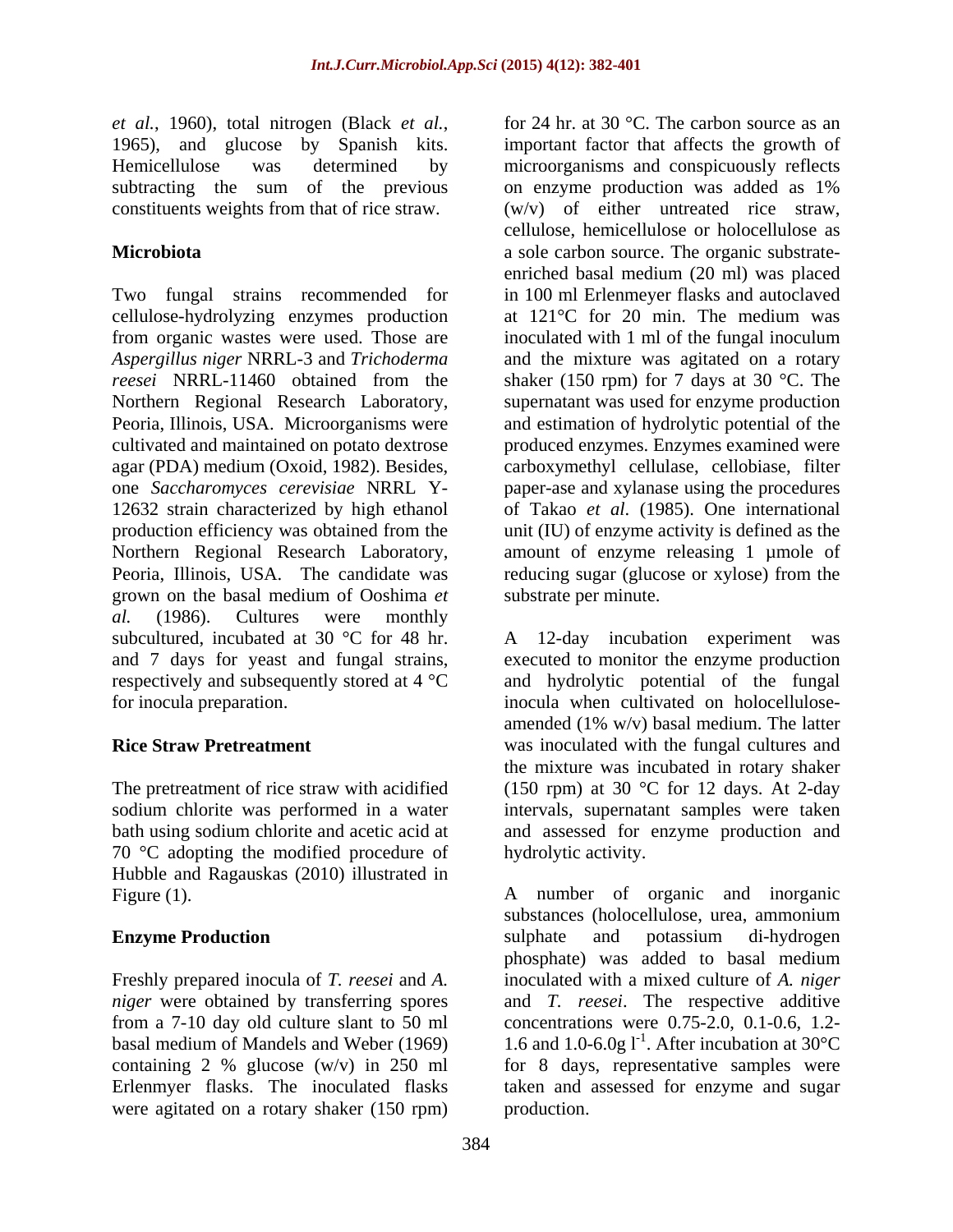The SSF experiments were carried out in The lowest quantity of the enzyme (0.73 IU 250 ml Erlenmeyer flasks, each containing 100 ml of fermentation medium. Flasks enriched with hemicellulose. Of the were tightly stoppered and  $CO<sub>2</sub>$  was trapped examined fungal cultures (Fig. 3B). to guarantee anaerobic conditions (Fig. 2). Tricoderma reesei exhibited relatively Flasks containing cellulose (12%) and the higher enzyme production pattern basal medium were sterilized at 121 $\degree$ C for approximated 5 IU ml<sup>-1</sup>. As low as 1.36 IU 15 min. The cellulase enzyme solution was  $\overline{m}$ <sup>1</sup> of the enzyme was produced by sterilized through a micro-filter and added in *Aspergillus niger*. The composite inoculum the concentration of 10 UFP/g cellulose. of both accumulated 3.62 IU ml<sup>-1</sup> in average Yeast inoculum (10 % v/v) was used to start in the organic matter-amended culture the fermentation process. Flasks were incubated at 30 °C on a rotary incubator shaker at 150 rpm for 72 hr. Optimization of In respect to cellobiase, holocellulose kept ethanol production by SSF was evaluated in its superiority among the other tested basal medium of different conditions materials in activating the enzyme including cellulose concentration, FP-ase production, an average of 0.3 IU ml<sup>-1</sup> was enzyme level, incubation period and culture accumulated in fungi-treated culture media. shaking rate. Cellulose concentrations added Lower enzyme amounts of 0.02-0.08 IU ml<sup>-1</sup> were 2, 4, 6, 8, 10, 12, 14 and 16 % (w/v). were obtained in presence of other added The FP-ase enzyme was added to culture materials. On the contrary to CMC enzyme, medium as 5, 10, 15, 20 and 25 IU ml<sup>-1</sup>. The the fungus *A. niger* behaved more actively ethanol produced was measured at daily than *T. reesei*, the respective cellobiase intervals for 4days. Shaking rates examined production levels were 0.16 and 0.02 IU ml were 50, 100, 150 and 200 rpm.

## **Statistical Analysis**

differences according to Snedicor and production, an average amount of 0.3 IU ml<sup>-</sup>

experimented for the ability of three fungal bioformulations to produce a number of extracellular enzymes. The enzyme amounts 1). Apart from microbiota (Fig, 3A),

**Ethanol Production by Simultaneous**  carboxymethyl cellulase (CMC) production **Saccharification and Fermentation (SSF)** (6.93 IU ml<sup>-I</sup>). Cellulose ranked the second among the tested substrates  $(4.70 \text{ IU ml}^{-1})$ . ).  $ml^{-1}$ ) was detected in culture medium ) was detected in culture medium enriched with hemicellulose. Of examined fungal cultures (Fig, 3B), *Tricoderma reesei* exhibited relatively higher enzyme production pattern . As low as 1.36 IU media.

> materials in activating the enzyme was **was** were obtained in presence of other added production levels were  $0.16$  and  $0.02$  IU ml<sup>-1</sup> The dual culture of both microorganisms resulted in production of  $0.17 \text{ IU } \text{ml}^{-1}$ . .

Data were analyzed for least significant effective in case of filter paper-ase enzyme Cochran (1980). was determined in the substrate-enriched **Results and Discussion**  $\text{cellulose } (0.12 \text{ IU ml}^{-1})$ . As low as 0.04 IU The raw rice straw and three of the straw or hemicellulose. No significant chemically produced derivatives were differences were recorded between *T. reesei* Again, holocellulose deemed the most production, an average amount of  $0.3 \text{ IU} \text{ ml}^{-1}$ fungal culture. This was followed by ). As low as 0.04 IU ml<sup>-1</sup> was estimated in presence of either rice and the dual culture. *A. niger* was the inferior in this respect.

conspicuously differed from one substrate to Compared to the above mentioned enzyme another and fungal inoculum as well (Table, systems, extraordinary amounts of xylanase holocellulose supported the highest level of supplemented with the various organicwere present in fungal cultures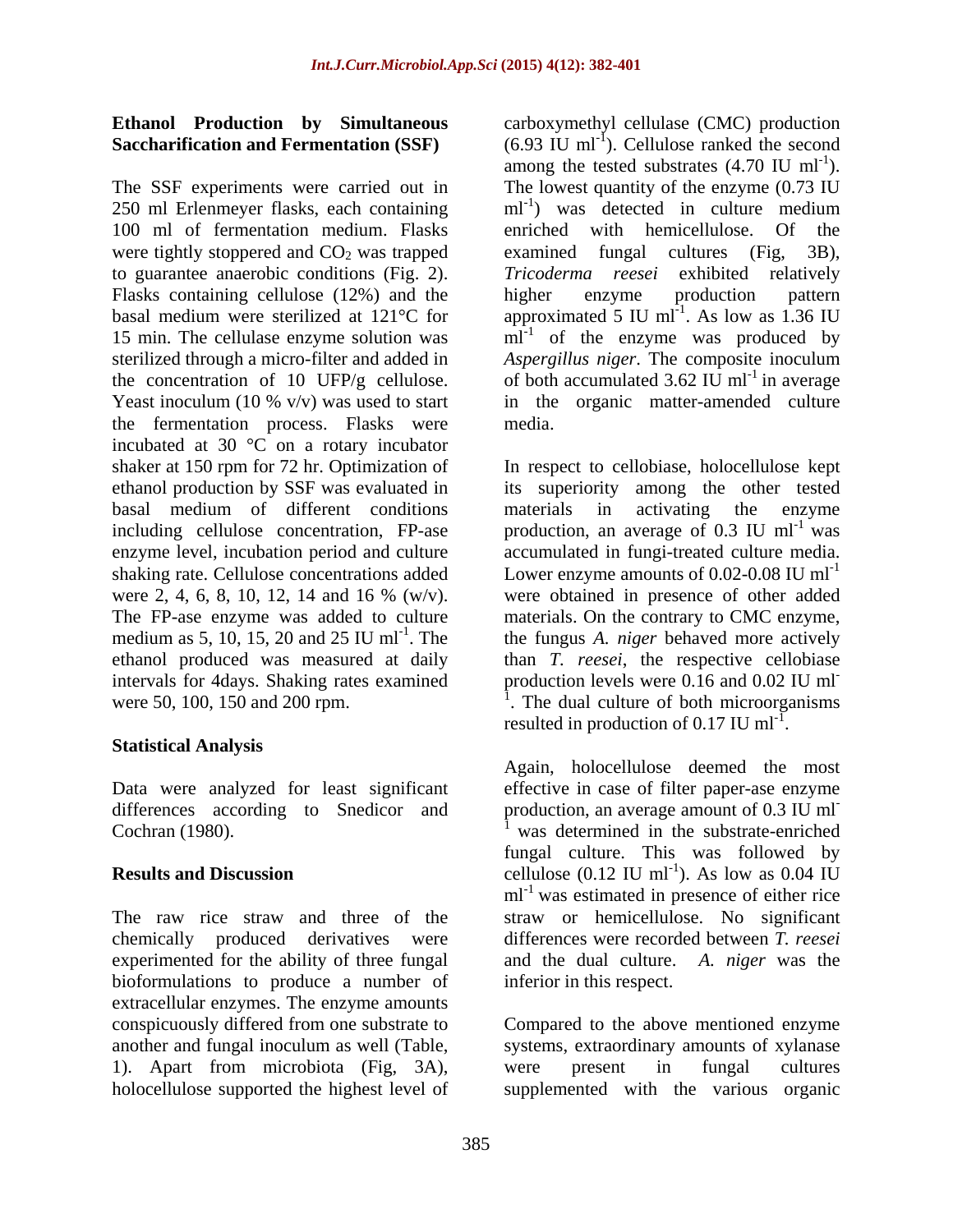amendments. Based on their effects on the govern the priority for selecting the proper materials into growth media could be

 $ml^{-1}$ ) were produced from holocellulose (Fig, 4A). Cellulose, as well, was and *A. niger* alone, respectively. successfully fermented with the production of up to  $2.85$  mg ml<sup>-1</sup> reducing sugars. Almost similar amounts were formed in sugars were produced at the 8-day period culture media enriched with either (Table, 4), the rate of production varied hemicellulose (average of 0.67 mg  $ml^{-1}$ ) or rice straw  $(0.69 \text{ mg m}^{-1})$ . Among the fungal strains (Fig, 4B), *T. reesei* acted more amounts harvested at the 8<sup>th</sup> day represented actively compared to others: the produced 151.5, 135.3 and 94.7 % for *T. reesei*, dual reducing sugar quantities could be arranged as: 2.62 mg ml<sup>-1</sup> (*T. reesei*) > 2.52mg ml<sup>-1</sup>

Irrespective of substrate and microbiota, the gradually (Table, 4 and Fig. 6A). amounts of glucose detected in culture Contradicting to reducing sugars, the media ranged from 0.28 to 4.67 mg  $ml^{-1}$ ,

Based on the previous results that indicated the high decomposability of holocellulose

Actually, the time course of decomposition ingredients represented by ammonium of a given organic substrate for enzyme and sugar formation is among the criteria that

enzyme production, the incorporated material. All the enzymes produced in arranged in the descending order: attained their peaks at the  $8<sup>th</sup>$  day of hemicellulose  $(60.35 \text{ mg } \text{ml}^{-1})$  > incubation, thereafter, the production rate holocellulose (57.42) > rice straw (29.85) > gradually decreased (Table, 3). At that date cellulose (14.55). *T. reesei* seemed the and irrespective of the introduced inocula, pioneeric formulation in xylanase xylanase was produced in the highest level production (average of 52 mg ml<sup>-1</sup>) followed of 66.46 IU  $\text{m}$ l<sup>-1</sup> in average (Fig, 5A), by mixed culture (40.2) and *A. niger* followed by CMC ase  $(8.07 \text{ IU ml}^{-1})$ . Very (29.40). low quantities of either cellobiase or filter The ability of fungal inocula to ferment the scored. Among the fungal biopreparations organic wastes to sugars was substrate-and (Fig, 5B), the 8-day old *T. reesei* produced fungi-dependent (Table, 2). The highest an average enzyme mixture pool of 22.9 IU quantities of reducing sugars  $(2.33-6.87 \text{ mg} \text{ m}^{-1})$ , an estimate that represents 12.8 and 73.2 % increases over than the dual culture holocellulose-received basal medium <sup>th</sup> day of ). Very paper-ase not exceeding  $0.37$  IU ml<sup>-1</sup> were were **were** 73.2 % increases over than the dual culture

reducing sugars. Although the highest quantities of reducing ) or from strain to another (Fig, 6B). Related to ). Among the fungal reduced sugars formed after 2 days, the <sup>th</sup> day represented inoculum and *A. niger* respectively.

 $(A. \text{ niger } + T. \text{ reesei}) > 1.10 \text{ mg ml}^{-1}$   $(A. \text{ Proportional increases in glucose amounts})$ *niger*). Were recorded up to the 8<sup>th</sup> day of fungal media ranged from 0.28 to 4.67 mg ml<sup>-1</sup>, behavior of fungi was completely different dual fungal preparation on holocellulose was in case of glucose formation. In this respect, the superior while *A. niger* on hemicellulose *A. niger* was the pioneer (ca. 218 %), was the inferior. The interior expective lower increase percentages of 152 <sup>th</sup> day of fungal inoculation, thereafter the levels decreased gradually (Table, 4 and Fig, 6A). Contradicting to reducing sugars, behavior of fungi was completely different and 135 were estimated for holocellulose fermented by *T. reesei* and mixed culture.

over the other tested wastes, the substrate The synthetic medium modifications for was selected for further studies. better fungal performance were among the targets of the present study. Some necessary ingredients represented by ammonium sulphate, urea and potassium phosphate were added in different levels to culture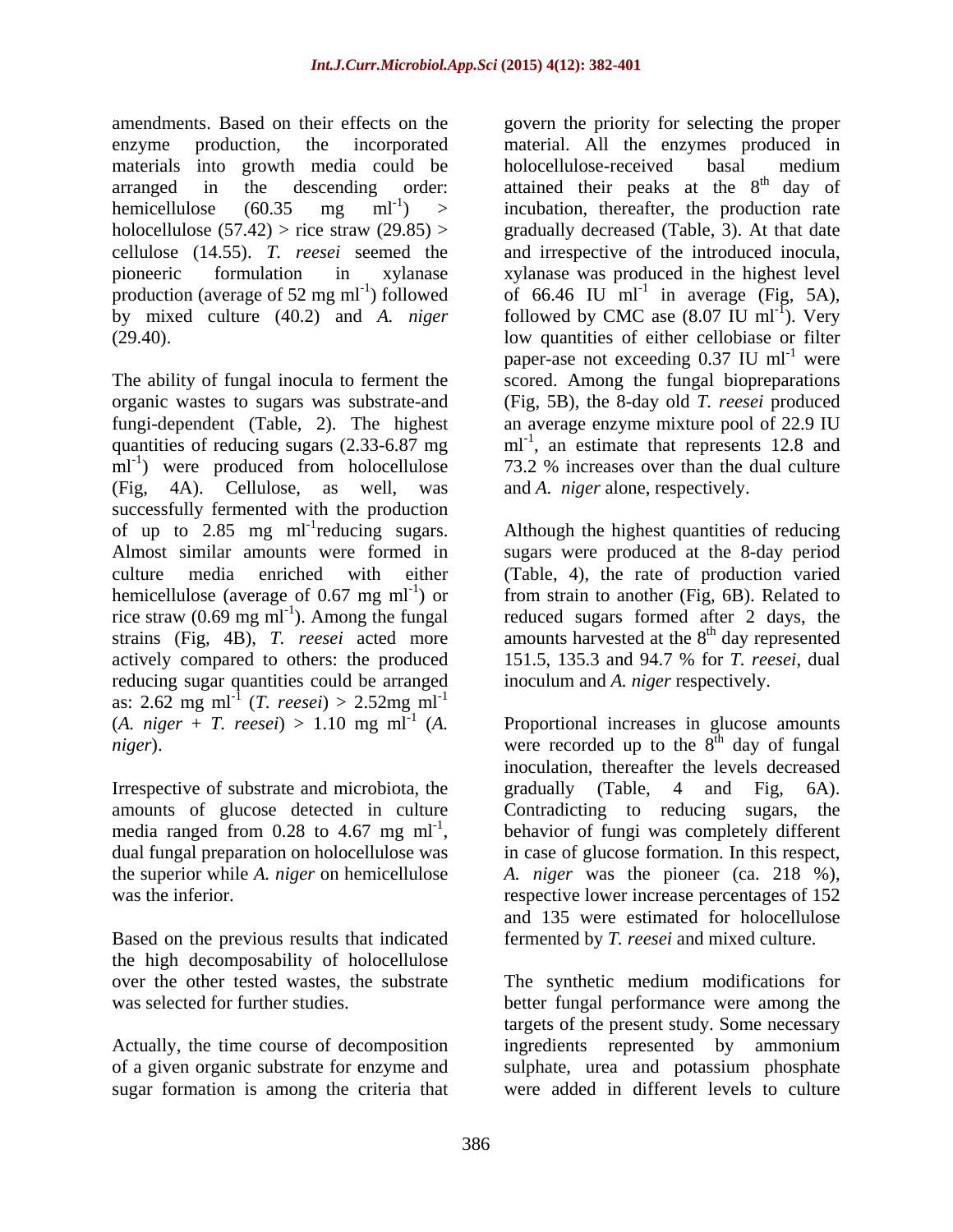medium inoculated with both *A. niger* and *T.* A number of short-term incubation

As shown in Table (5), reducing the production. On the other hand, raising the quantities obviously supported the period- or shaking rate-dependent. production of the enzymes, a phenomenon

intermediate waste holocellulose activated ethanol was formed (6.0 %) in 16 % the enzyme production levels that further increased with increasing the waste amount enzyme. In general, the rate of increase culture medium obviously stimulated

As reported with enzyme production, both reducing sugars and glucose formation in culture medium inoculated with fungal dual error Prolonged incubation resulted in the inoculum decreased as the level of accumulation of increased quantities of recommended additives decreased (Table, 6). Such reduction was more conspicuous in case of reducing sugars (average of 28.86<br>%) compared to 30.49% for glucose. Again, %) compared to 30.49% for glucose. Again, Shaking rate of *S*. *cerevisiae* culture medium increasing the additive amounts supported was among the factors that govern the higher sugar production. conversion of cellulose into ethanol. As high

Raising urea concentration 2 times and potassium phosphate 3 times the shaking resulted in no more ethanol recommended doses decreased the production by 15.9% for either. A reduction of 3.3 % was recorded for either reducing In the time of rising fuel prices, utilization sugars or glucose due to increasing urea of abundantly available biomass as an level. For potassium phosphate, the alternative resource of untraditional energy respective estimate of 3.3 was scored. Akin to enzyme production, sugar produced in culture medium was supported due to all the use of renewable and economically available added levels of holocellulose. biomass for the production of useful

*reesei*. This is beside the enrichment of the experiments was designed to optimize medium with holocellulose in different rates. ethanol production from cellulose by ingredients from the recommended levels in Table (7) indicate that the capacity of the negatively reflected on the enzyme yeast strain to produce ethanol was cellulose A number of short-term incubation cellulases and *S*. *cerevisiae* grown in basal medium enriched with cellulose (SFF). Data quantity-, FP-ase enzyme level-, incubation

that was quantity-dependent. Nine out of 42 In 150 rpm-shacked culture medium cases of increased ingredients reduced the received 10 UFP-ase enzyme and incubated enzyme production, those represented *ca*. 21 at 30 °C for 72 hrs., raising the cellulose % of the total estimates. quantity from 2 to 4% increased ethanol Interestingly, the incorporation into the increases were recorded with increasing chemically-synthetic fungal medium of the cellulose concentration. High level of produced by > 300 %. Proportional ethanol was formed (6.0 %) in 16 % cellulose-amended culture medium.

up to 100% except in case of filter paper-ase Increasing the FP-ase enzyme quantity in depended upon the enzyme tested.<br>
<sup>1</sup> equiplese west the entimel for ethanol culture medium obviously stimulated cellulose was the optimal for ethanol formation (5.95 %).

> Prolonged incubation resulted in ethanol. The maximum level of 5.9 % was recorded at the 72 hr-incubation interval.

as 5.9 % ethanol was produced when the yeast culture was shaked at 150 rpm. Faster formation.

is one of the thrust area of research. Currently, scientists focus on the extensive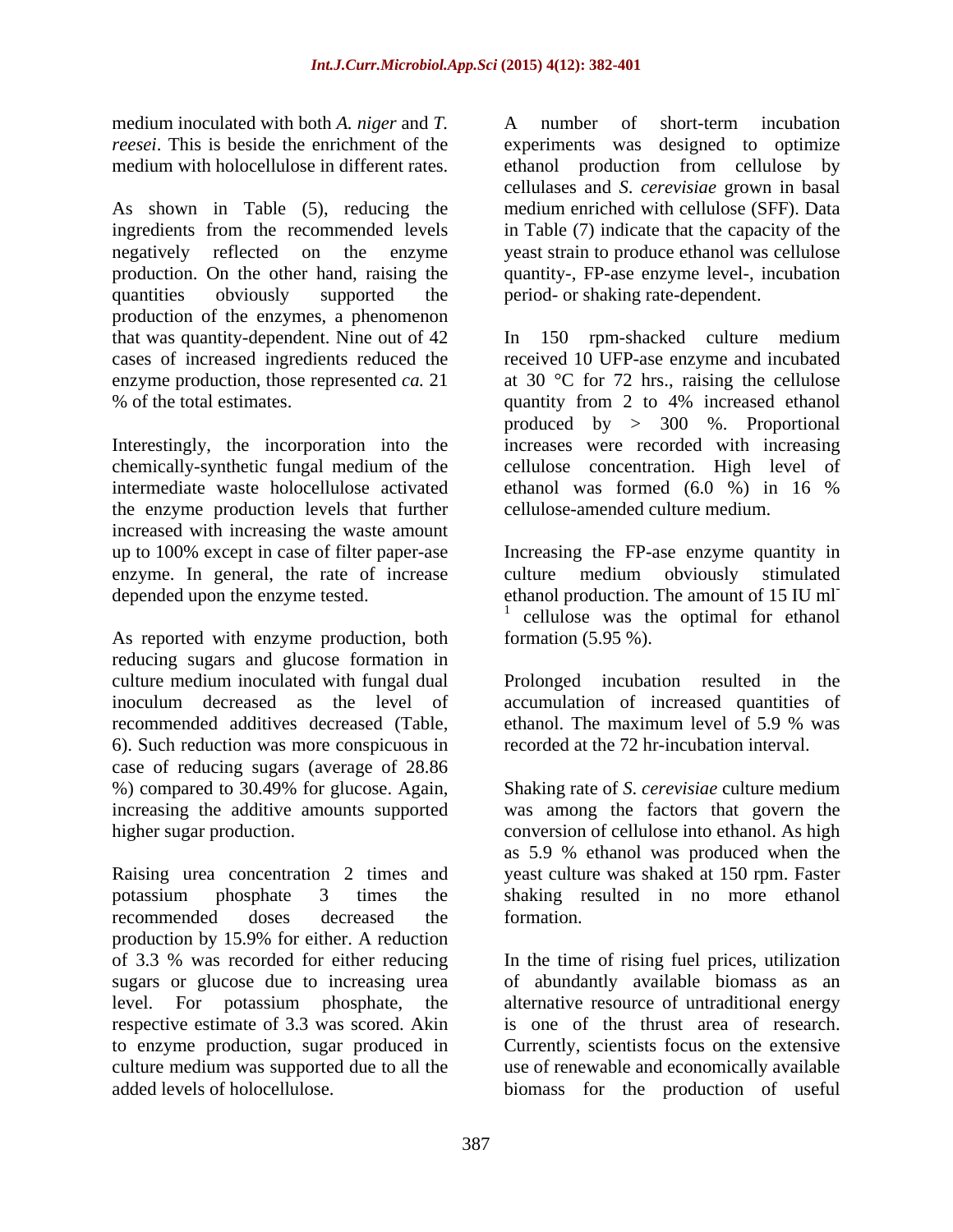products. Rice straw biomass can be used as Indeed, the pretreatment process is renewable energy adopting some suitable technologies. The idea is to remove or alter disintegrate the cellulose structure with loss the hemicellulose or lignin, decrease the (degradation) of cellulose and hemicellulose crystallinity of cellulose, increase the surface area (Mosier *et al*., 2005) and pretreatment with sodium chlorite acidified increase the material digestibility through by acetic acid (acidified sodium chlorite) enzymatic hydrolysis to liberate mono perhaps meets the requirement of saccharaides that are subsequently converted delignification and effectively solubilizes to different valuable products such as lignin at moderate temperatures (Kahar, ethanol (Jorgensen *et al*., 2007). The production of a number of substantial

renewable biomass produced by plants from emphasized that the acidified sodium photosynthesis, varies in its composition

hot water and sodium hydroxide. Klein marcuschamer *et al*. (2012) evaluated the of rice straw and concluded that the removal and *Trichoderma* reesei as potential saccharification of rice straw. The Struthagiri. 2006: Bharathiraia and

Indeed, the pretreatment process is indispensable to remove lignin and to fractions. It is worth to mention that perhaps meets the requirement of 2013).

industrial enzymes secreted by some It is an interesting observation that, the onemicroorganisms in submerged cultures with time acidified sodium chlorite pretreatment rice straw and its by-products have received of rice straw, in the present study, seemed much attention as well. The same example appropriate to remove as much as possible Lignocellulose, the most abundant study of Hubbell and Ragauskas (2010) depending on plant species, plant parts, remove lignin from cellulose samples with growth conditions and its structure is rigid lignin content below 30% (w/w) when the and low degradable for cellulose enzymes reaction was repeated two times, and it (Ding and Himmel, 2006). Therefore, the should be performed at least three times for pretreatment must be implemented prior to higher lignin contents. This means that the enzymatic saccharification and required as applied process in the present work might well to facilitate a morphogenesis as the remove the surface lignin, but it was not initial stage in the enzymatic hydrolysis of clear whether the implemented procedure cellulose (Teeri *et al*., 1992) was effective for removal of integrated In the present piece of work, the to the study of Kahar (2013), three times pretreatment process for enzymatic repeated delignification was not enough, hydrolysis of rice straw has been resulting in *ca*. 80 % (w/w) removal unless demonstrated by combining the the swelling by sodium bicarbonate was delignification by acidified sodium chlorite applied. In this context, the swelling deems with the disintegration of cellulose structure to act significantly not only to remove and the alteration of crystalline structureby surface lignin but in the removal of the lignin fraction from the waste. Here, the emphasized that the acidified sodium chlorite treatment should be sufficient to lignin including the internal one. According integrated lignin as well.

synergistic effect of delignification and A vast array of literature proved the swelling on the enzymatic saccharification superiority of both *Aspergillus niger* of total lignins, including the surface and the cellulases-producing microbiota that convert internal, is an indispensable pretreatment for lignocelluloses into fermentable sugars and achieving high efficient enzymatic and*Trichoderma reesei* as potential fuel ethanol (Muthvelayudham and Viruthagiri, 2006; Bharathiraja and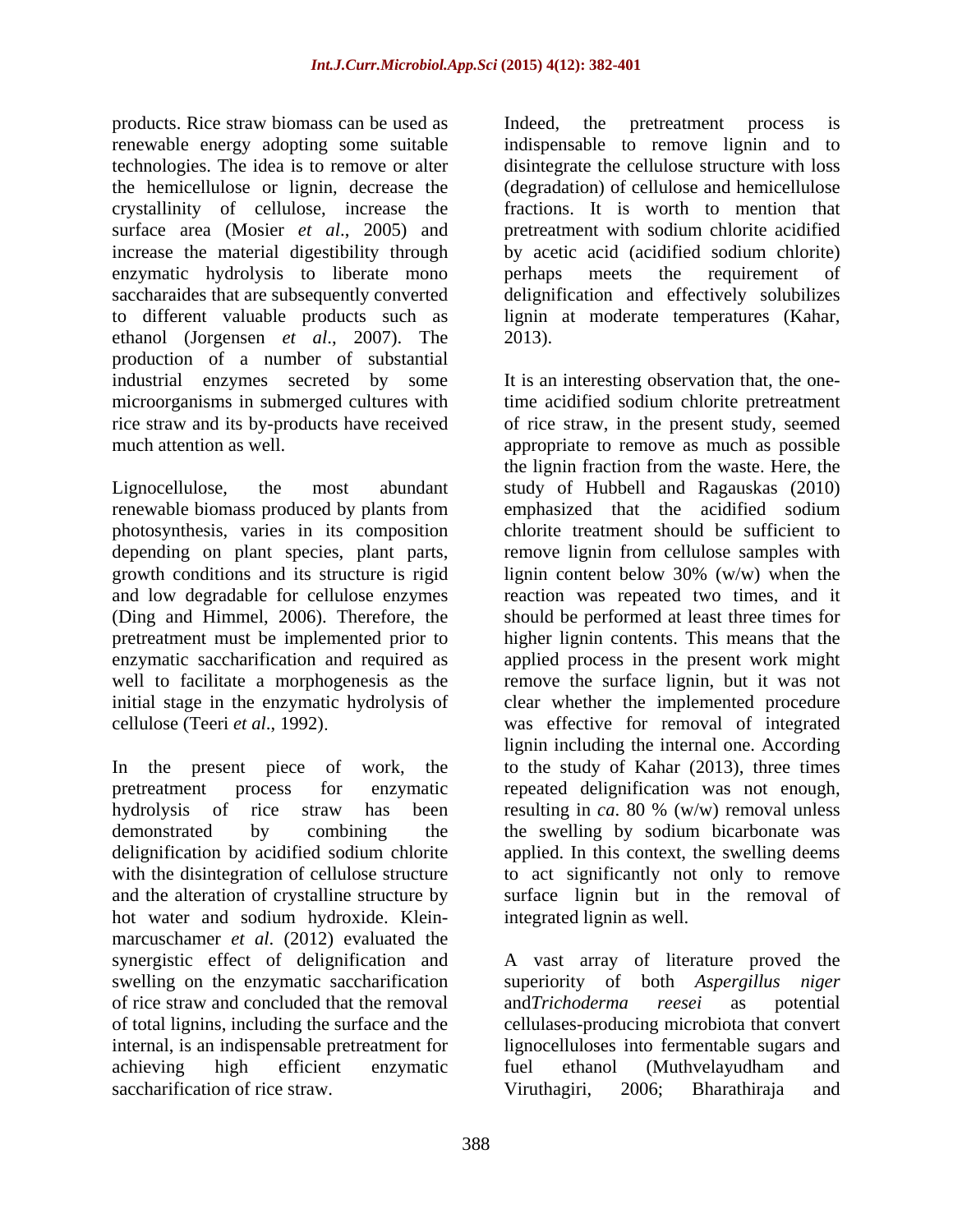members were experimented for the ratios of amorphous to crystalline degradation of the waste materials in the present study.

*niger* in its activity (Fig, 7). Numerous former over the other fungal species in

environment selects", the fungal mixed culture of *A. niger* together with *T. reesei* was the inoculum that was experimented in seriously decreased the quantities of the further studies, this is to guarantee the performance of either or both.

Different fermentation conditions were decomposition of rice straw by *A. niger* optimized for enzyme production by fungal and/or *T. reesei,* holocellulose was added strains in an attempt to minimize production into synthetic culture medium in different costs to commercialize the enzyme concentrations. Increasing its level up to 2 g production technology. This encompassed  $I<sup>-1</sup>$  steadily increased the enzyme the alteration of a number of critical factors broductivity. These findings are in that have profound influence on the conformity with those of Yang *et al*. (2006) production of the end products. Among and Zheng *et al*. (2010) who reported that those, the incubation time or the time course cellulases production by *A. niger* was for enzyme production is the most important significantly increased when the organism (Ghori *et al*., 2011). For all the enzymes was grown in corn stover-supplied culture produced (carboxymethyl cellulase, medium.<br>cellobiase, filter paper-ase and xylanase) by enriched culture medium, the maximum mentioned that the time course which is successfully produced ethanol from required to reach the maximum levels of

Jayamuthunagai, 2008; Kavitha and enzymes might be affected by several Nagarajan, 2011). Therefore, those fungal factors including the presence of different ratios of amorphous to crystalline components.

Irrespective of substrate nature and enzymes of nitrogen source in the growth medium estimated, the fungus *T. reesei* overcame *A.*  causes an extent of disturbance for protein investigations proved the superiority of the (Ahmed *et al*., 2010). Results of this study waste degradation and enzyme production supported the maximum enzyme production (Sukumaran *et al*., 2005; Devendra *et al*., 2012; Kim *et al*., 2014). Based on the ecological concept "the enhanced enzyme production as well. In all Replacement or changing the concentration synthesis as well as the product formation confirmed that increasing the level of urea compared to  $(NH<sub>4</sub>)<sub>2</sub>SO<sub>4</sub>$ , similar results were obtained by Ghori *et al.* (2011). Raising<br>potassium phosphate concentration potassium phosphate concentration cases, reducing the mineral contents below the recommended levels in culture medium seriously decreased the quantities of enzymes produced.

> Of the intermediates formed via into synthetic culture medium in different  $l<sup>-1</sup>$  steadily increased the enzyme steadily increased the enzyme productivity. These findings are in medium.

fungal inocula grown on holocellulose- Several other microorganisms capable of production levels were achieved at the 8<sup>th</sup> been identified including *Saccharomyces* production levels were achieved at the 8<sup>th</sup> been identified including Saccharomyces<br>day interval and further incubation markedly cerevisiae (Sridee et al., 2011; Yamada et reduced the production. Actually, this *al*., 2011; Laopaiboon and Laopaiboon, optimum time is longer than that observed 2012). In the present study, production of by some other investigators (Ahmed *et al*., 2005; Kirchner *et al*., 2005; Dedavid *et al*., 2009). In this respect, Ogel *et al*. (2001) ethanol production effectively have also *cerevisiae* (Sridee *et al*., 2011; Yamada *et*  ethanol from cellulose using cellulases and *S*. *cerevisiae* (SSF) was investigated. The used *Saccharomyces cerevisiae* strain successfully produced ethanol from cellulose.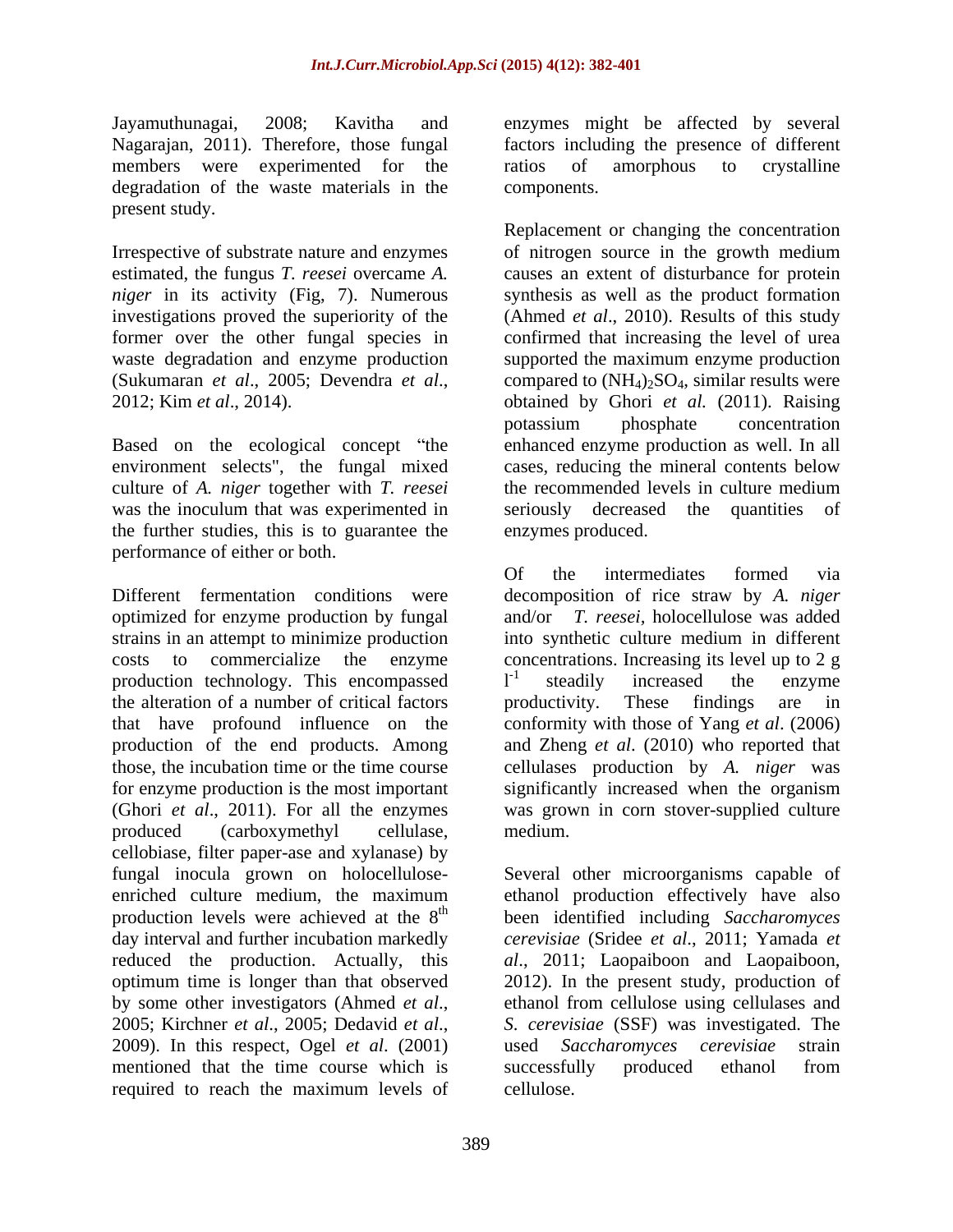| <b>Carbon sources</b> |       |                  |                                |               |
|-----------------------|-------|------------------|--------------------------------|---------------|
|                       | Rice  | <b>Cellulose</b> | Hemicellulose                  | Holocellulose |
| <b>Fungal strains</b> | straw |                  |                                |               |
|                       |       |                  | <b>Carboxymethyl cellulase</b> |               |
| A. niger NRRL-3       | 0.44  | 1.99             | 0.31                           | 2.71          |
| T. reesei NRRL-11460  | 1.65  | 7.41             | 1.16                           | 10.08         |
| <b>Mixed culture</b>  | 1.05  | 4.70             | 0.73                           | 8.00          |
| LSD(0.05)             |       |                  | 6.15                           |               |
|                       |       |                  | <b>Cellobiase</b>              |               |
| A. niger NRRL-3       | 0.10  | 0.15             | 0.02                           | 0.38          |
| T. reesei NRRL-11460  | 0.01  | 0.02             | 0.02                           | 0.04          |
| <b>Mixed culture</b>  | 0.05  | 0.08             | 0.02                           | 0.52          |
| LSD(0.05)             |       |                  | 0.04                           |               |
|                       |       |                  | Filter paper-ase               |               |
| A. niger NRRL-3       | 0.02  | 0.07             | 0.02                           | 0.14          |
| T. reesei NRRL-11460  | 0.06  | 0.17             | 0.06                           | 0.32          |
| <b>Mixed culture</b>  | 0.04  | 0.12             | 0.04                           | 0.40          |
| LSD(0.05)             |       |                  | 0.10                           |               |
|                       |       |                  | <b>Xylanase</b>                |               |
| A. niger NRRL-3       | 22.80 | 11.10            | 39.50                          | 44.20         |
| T. reesei NRRL-11460  | 36.90 | 18.00            | 81.20                          | 72.00         |
| <b>Mixed culture</b>  | 29.85 | 14.55            | 60.35                          | 56.06         |
| LSD(0.05)             |       |                  | 0.33                           |               |

Table.1 Enzyme Production (IUml<sup>-1</sup>) by Fungal Candidates in Growth Medium Amended with Various Carbon Sources

Table.2 Fungal Hydrolytic Potential (mg ml<sup>-1</sup>) of Organic Materials Introduced into Synthetic Growth Medium

| <b>Carbon sources</b>        | Rice  | <b>Cellulose</b> | Hemicellulose          | Holocellulose |
|------------------------------|-------|------------------|------------------------|---------------|
| <b>Fungal strains</b>        | straw |                  |                        |               |
|                              |       |                  | <b>Reducing sugars</b> |               |
| A. niger NRRL-3              | 0.42  | 1.24             | 0.41                   | 2.33          |
| $\vert$ T. reesei NRRL-11460 | 0.96  | 2.85             | 0.94                   | 5.37          |
| <b>Mixed culture</b>         | 0.69  | 2.04             | 0.67                   | 6.87          |
| $\vert$ LSD (0.05)           |       |                  | 3.61                   |               |
|                              |       |                  | <b>Glucose</b>         |               |
| A. niger NRRL-3              | 0.28  | 0.84             | 0.28                   | 1.59          |
| $\vert$ T. reesei NRRL-11460 | 0.65  | 1.94             | 0.64                   | 3.65          |
| <b>Mixed culture</b>         | 0.47  | 1.39             | 0.46                   | 4.67          |
| $\vert$ LSD (0.05)           |       |                  | 0.04                   |               |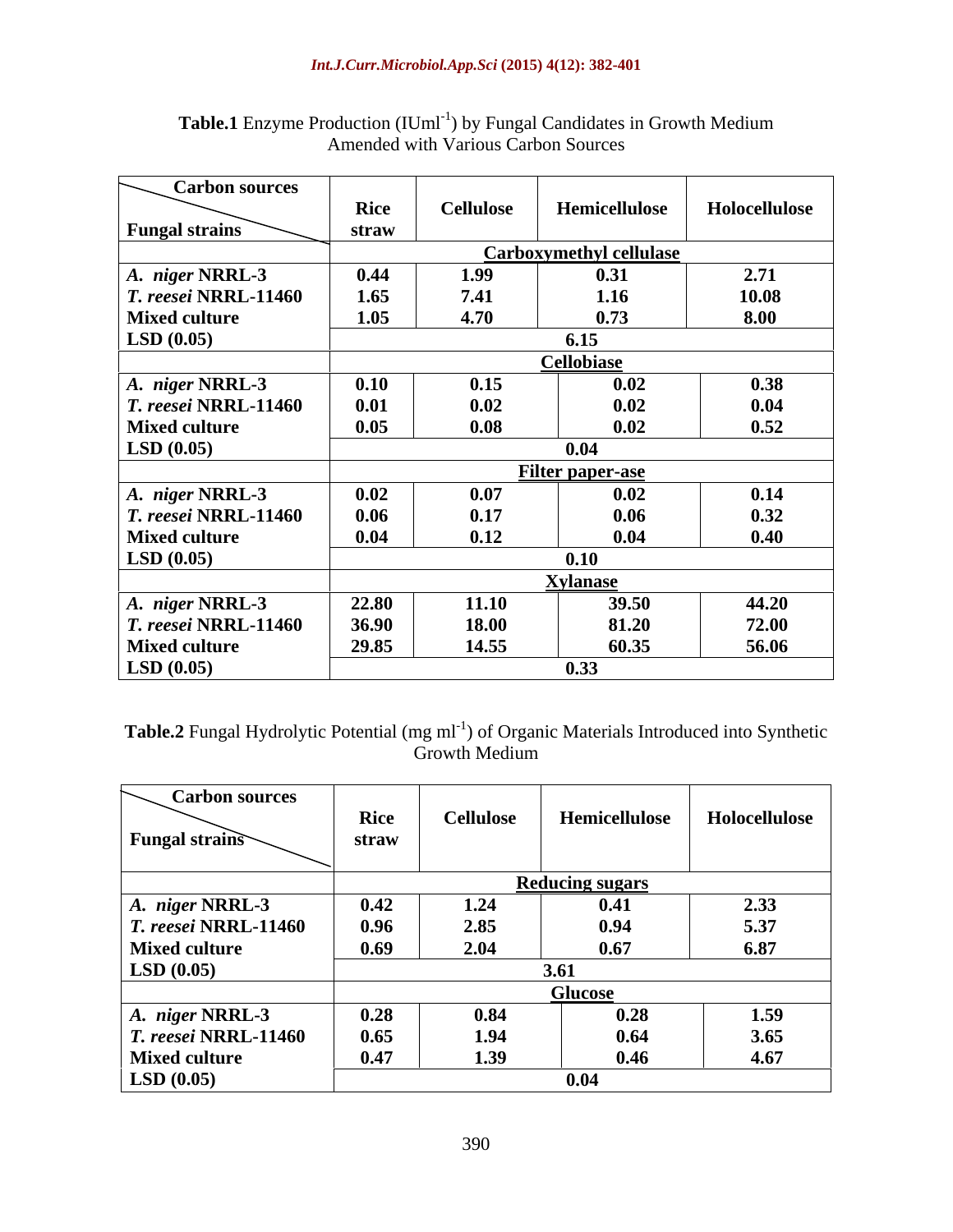|                                   |       |                                |       | <b>Incubation period (days)</b> |       |       |  |  |
|-----------------------------------|-------|--------------------------------|-------|---------------------------------|-------|-------|--|--|
| <b>Fungal strains</b>             |       |                                |       |                                 | 10    | 12    |  |  |
|                                   |       | <b>Carboxymethyl cellulase</b> |       |                                 |       |       |  |  |
| $\vert A. \n\rangle$ niger NRRL-3 | 1.54  | 1.93                           | 2.41  | 3.01                            | 2.26  | 1.69  |  |  |
| $T.$ reeseiNRRL-11460             | 3.41  | 8.61                           | 10.00 | 11.20                           | 8.96  | 7.17  |  |  |
| <b>Mixed culture</b>              | 3.04  | 7.68                           | 8.93  | 10.00                           | 9.48  | 9.23  |  |  |
| LSD(0.05)                         | 0.18  |                                |       |                                 |       |       |  |  |
|                                   |       |                                |       | <b>Cellobiase</b>               |       |       |  |  |
| A. niger NRRL-3                   | 0.13  | 0.27                           | 0.33  | 0.42                            | 0.38  | 0.31  |  |  |
| <i>T. reesei</i> NRRL-11460       | 0.01  | 0.01                           | 0.04  | 0.05                            | 0.05  | 0.05  |  |  |
| <b>Mixed culture</b>              | 0.17  | 0.34                           | 0.43  | 0.65                            | 0.63  | 0.65  |  |  |
| LSD(0.05)                         |       |                                |       | 0.04                            |       |       |  |  |
|                                   |       |                                |       | <b>Filter paper-ase</b>         |       |       |  |  |
| $ A.$ niger NRRL-3                | 0.08  | 0.10                           | 0.12  | 0.15                            | 0.11  | 0.09  |  |  |
| <i>T. reesei</i> NRRL-11460       | 0.14  | 0.27                           | 0.33  | 0.35                            | 0.28  | 0.22  |  |  |
| <b>Mixed culture</b>              | 0.21  | 0.41                           | 0.46  | 0.50                            | 0.40  | 0.32  |  |  |
| <b>LSD</b> $(0.05)$               |       |                                |       | 0.05                            |       |       |  |  |
|                                   |       | <b>Xylanase</b>                |       |                                 |       |       |  |  |
| A. niger NRRL-3                   | 25.29 | 31.46                          | 39.25 | 49.30                           | 36.98 | 27.57 |  |  |
| <i>T. reesei</i> NRRL-11460       | 24.36 | 61.51                          | 71.43 | 80.00                           | 63.99 | 51.19 |  |  |
| <b>Mixed culture</b>              | 29.25 | 50.84                          | 68.31 | 70.08                           | 56.06 | 54.33 |  |  |
| LSD(0.05)                         | 0.16  |                                |       |                                 |       |       |  |  |

Table.3 Time Course of Enzyme Production (IU ml<sup>-1</sup>) by Fungal Strains in Culture Medium Supplemented with Holocellulose

Table.4 Hydrolysis Pattern of Holocellulose (mg ml<sup>-1</sup>) by Fungal Members with Prolonged Incubation **Internation** 

|                        |                        | <b>Incubation period (days)</b> |      |      |      |      |  |
|------------------------|------------------------|---------------------------------|------|------|------|------|--|
|                        |                        |                                 |      |      | 10   | 12   |  |
| <b>Fungal members</b>  | <b>Reducing sugars</b> |                                 |      |      |      |      |  |
| A. niger NRRL-3        | 1.33                   | 1.66                            | 2.06 | 2.59 | 1.95 | 1.45 |  |
| $T.$ reesei NRRL-11460 | 2.37                   | 4.55                            | 5.64 | 5.96 | 4.77 | 3.82 |  |
| <b>Mixed culture</b>   | 3.65                   | 7.03                            | 7.78 | 8.59 | 6.87 | 5.49 |  |
| LSD(0.05)              |                        | 0.18                            |      |      |      |      |  |
|                        |                        | <b>Glucose</b>                  |      |      |      |      |  |
| A. niger NRRL-3        | 0.56                   | 1.13                            | 1.41 | 1.78 | 1.61 | 1.29 |  |
| $T.$ reesei NRRL-11460 | 1.61                   | 3.09                            | 3.83 | 4.06 | 3.24 | 2.60 |  |
| <b>Mixed culture</b>   | 2.48                   | 4.74                            | 5.29 | 5.84 | 4.67 | 3.73 |  |
| LSD(0.05)              |                        |                                 |      | 0.05 |      |      |  |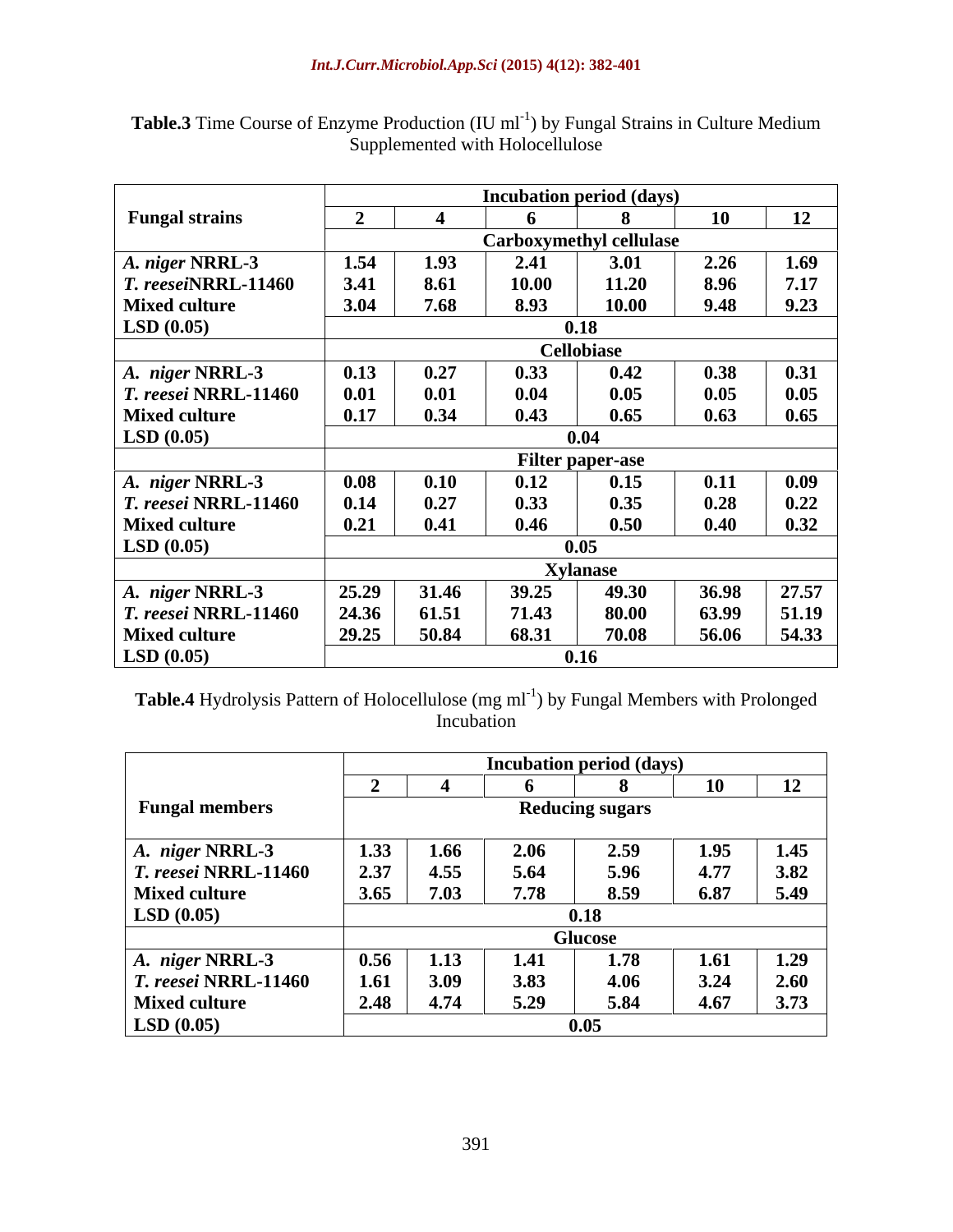Table.5 Changes in Enzyme Production (IU ml<sup>-1</sup>) in Synthetic Medium Inoculated with Mixed Fungal Culture in Presence of some Additives (related to controls)

| <b>Additive</b>                               | Carboxymethyl | <b>Cellobiase</b> | <b>Filter paper-ase</b>         | <b>Xylanase</b> |
|-----------------------------------------------|---------------|-------------------|---------------------------------|-----------------|
| concentration $\left(\mathbf{gl}^{-1}\right)$ | cellulase     |                   |                                 |                 |
|                                               |               |                   | <b>Ammonium sulphate</b>        |                 |
| $1.4$ (control)                               | 10.00         | 0.65              | 0.50                            | 70.08           |
| 1.2                                           | $-3.88$       | $-0.29$           | $-0.15$                         | $-23.22$        |
| 1.3                                           | $-2.36$       | $-0.13$           | $-0.06$                         | $-14.02$        |
| 1.5                                           | $+2.65$       | $+0.20$           | $+0.13$                         | $+11.56$        |
| 1.6                                           | $+0.12$       | $+0.044$          | $+0.07$                         | $-3.89$         |
| LSD(0.05)                                     |               |                   | 0.07                            |                 |
|                                               |               |                   | <b>Urea</b>                     |                 |
| $0.3$ (control)                               | 12.65         | 0.85              | 0.63                            | 81.64           |
| 0.1                                           | $-7.17$       | $-0.47$           | $-0.29$                         | $-29.57$        |
| 0.2                                           | $-5.87$       | $-0.29$           | $-0.23$                         | $-15.31$        |
| 0.4                                           | $+0.38$       | $+0.03$           | $+0.02$                         | $+2.45$         |
| 0.5                                           | $+1.95$       | $+0.16$           | $+0.17$                         | $+28.01$        |
| 0.6                                           | $-3.55$       | $-0.21$           | $-0.02$                         | $-5.00$         |
| LSD(0.05)                                     |               |                   | 1.52                            |                 |
|                                               |               |                   | Potassium di hydrogen phosphate |                 |
| $2.0$ (control)                               | 14.60         | 1.01              | 0.80                            | 109.65          |
| 1.0                                           | $-5.15$       | $-0.02$           | $-0.10$                         | $-7.20$         |
| $3.0$                                         | $+0.15$       | $+0.01$           | 0.00                            | $+1.10$         |
| 4.0                                           | $+0.49$       | $+0.03$           | $+0.02$                         | $+3.32$         |
| 5.0                                           | $+1.95$       | $+0.10$           | $+0.05$                         | $+15.88$        |
| 6.0                                           | $-3.18$       | $-0.01$           | $-0.13$                         | $+7.20$         |
| LSD(0.05)                                     |               |                   | 15.00                           |                 |
|                                               |               |                   | Holocellulose                   |                 |
| $1.0$ (control)                               | 16.55         | 1.11              | 0.85                            | 125.53          |
| 0.75                                          | $-5.35$       | $-0.32$           | $-0.25$                         | $-24.33$        |
| 1.25                                          | $+0.97$       | $+0.09$           | $+0.28$                         | $+14.92$        |
| 1.50                                          | $+3.38$       | $+0.17$           | $+0.10$                         | $+43.37$        |
| 1.75                                          | $+4.95$       | $+0.21$           | $+0.11$                         | $+46.47$        |
| 2.0                                           | $+0.70$       | $+0.11$           | $-0.04$                         | $+10.27$        |
| LSD(0.05)                                     |               |                   | 0.08                            |                 |
|                                               |               |                   |                                 |                 |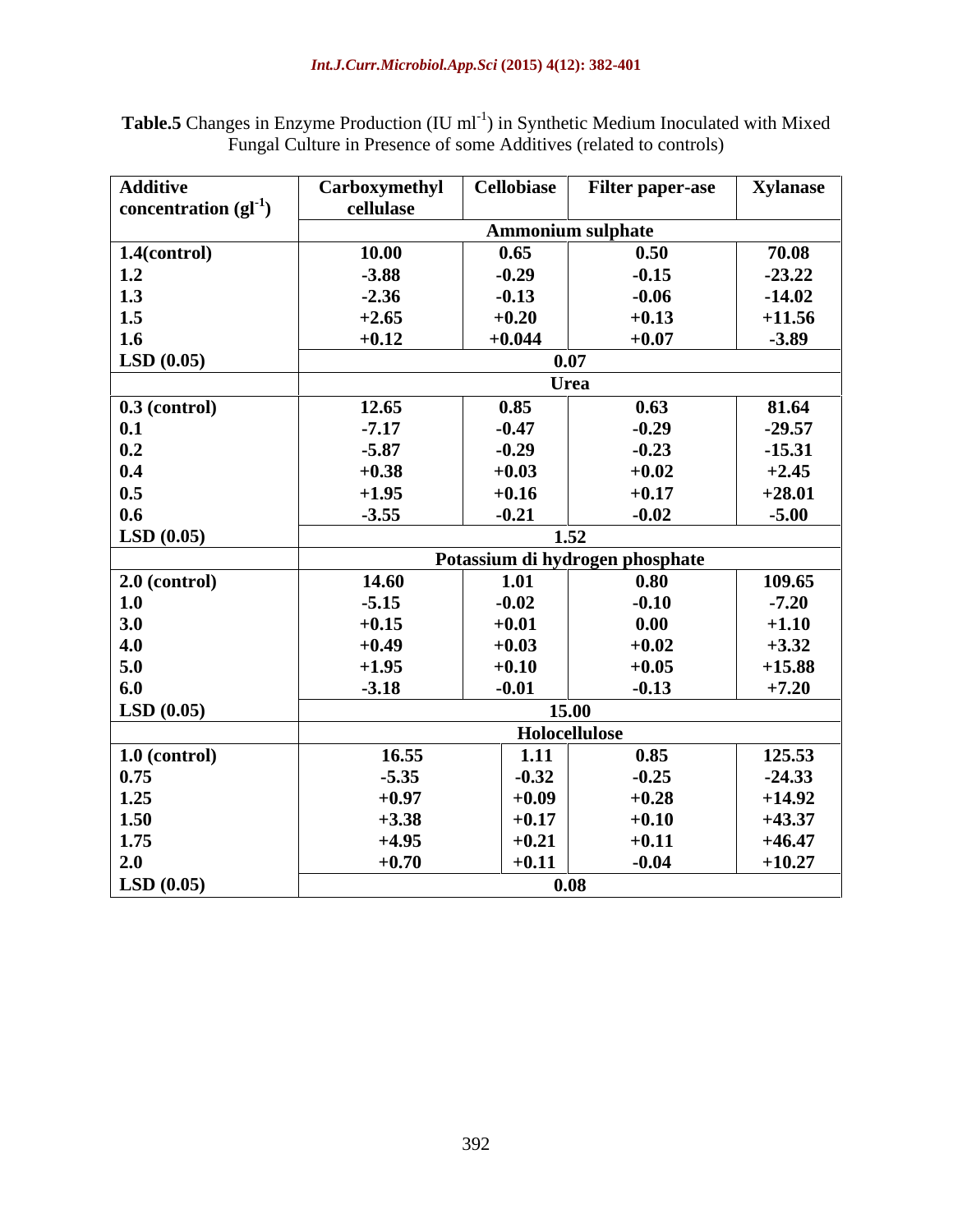**Table.6** Changes in Reducing Sugars and Glucose Production in Synthetic Medium Inoculated with Fungal Dual Culture in Presence of some Additives (related to controls)

| <b>Additive</b>                                      | <b>Reducing sugars</b>          | <b>Glucose</b> |
|------------------------------------------------------|---------------------------------|----------------|
| concentration $\left( \text{gl}^{-1} \right)$        |                                 |                |
|                                                      | <b>Ammonium sulphate</b>        |                |
| $\vert$ 1.4 (control)                                | 8.59                            | 5.84           |
|                                                      | $-2.66$                         | $-1.81$        |
|                                                      | $-1.17$                         | $-0.79$        |
| $\begin{array}{c} 1.2 \\ 1.3 \\ 1.5 \end{array}$     | $+2.13$                         | $+1.45$        |
| 1.6                                                  | $+1.19$                         | $+0.81$        |
| LSD(0.05)                                            | 0.19                            | 0.05           |
|                                                      | Urea                            |                |
| $\boxed{0.3 \text{ (control)}}$                      | 10.72                           | 7.29           |
|                                                      | $-4.66$                         | $-3.17$        |
|                                                      | $-3.90$                         | $-2.65$        |
| $\begin{array}{c} 0.1 \\ 0.2 \\ 0.4 \end{array}$     | $+0.36$                         | $+0.24$        |
| 0.5                                                  | $+2.84$                         | $+1.93$        |
| 0.6                                                  | $-0.35$                         | $-0.24$        |
| LSD(0.05)                                            | 0.17                            | 0.03           |
|                                                      | Potassium di hydrogen phosphate |                |
| $2.0$ (control)                                      | 13.56                           | 9.22           |
|                                                      | $-3.85$                         | $-2.62$        |
| $\frac{1.0}{3.0}$                                    |                                 |                |
|                                                      | $+0.12$                         | $+0.08$        |
| 4.0                                                  | $+0.40$                         | $+0.27$        |
| 5.0                                                  | $+0.98$                         | $+0.66$        |
| 6.0                                                  | $-2.16$                         | $-1.47$        |
| LSD(0.05)                                            | 0.20                            | 0.05           |
|                                                      | Holocellulose                   |                |
| $\frac{1.0 \text{ (control)}}{0.75}$<br>1.25<br>1.50 | 14.54                           | 9.88           |
|                                                      | $-4.39$                         | $-2.98$        |
|                                                      | $+0.44$                         | $+0.31$        |
|                                                      | $+1.74$                         | $+1.19$        |
| 1.75                                                 | $+1.79$                         | $+1.23$        |
| 2.0                                                  | $+0.69$                         | $+0.48$        |
| LSD(0.05)                                            | 0.18                            | 0.04           |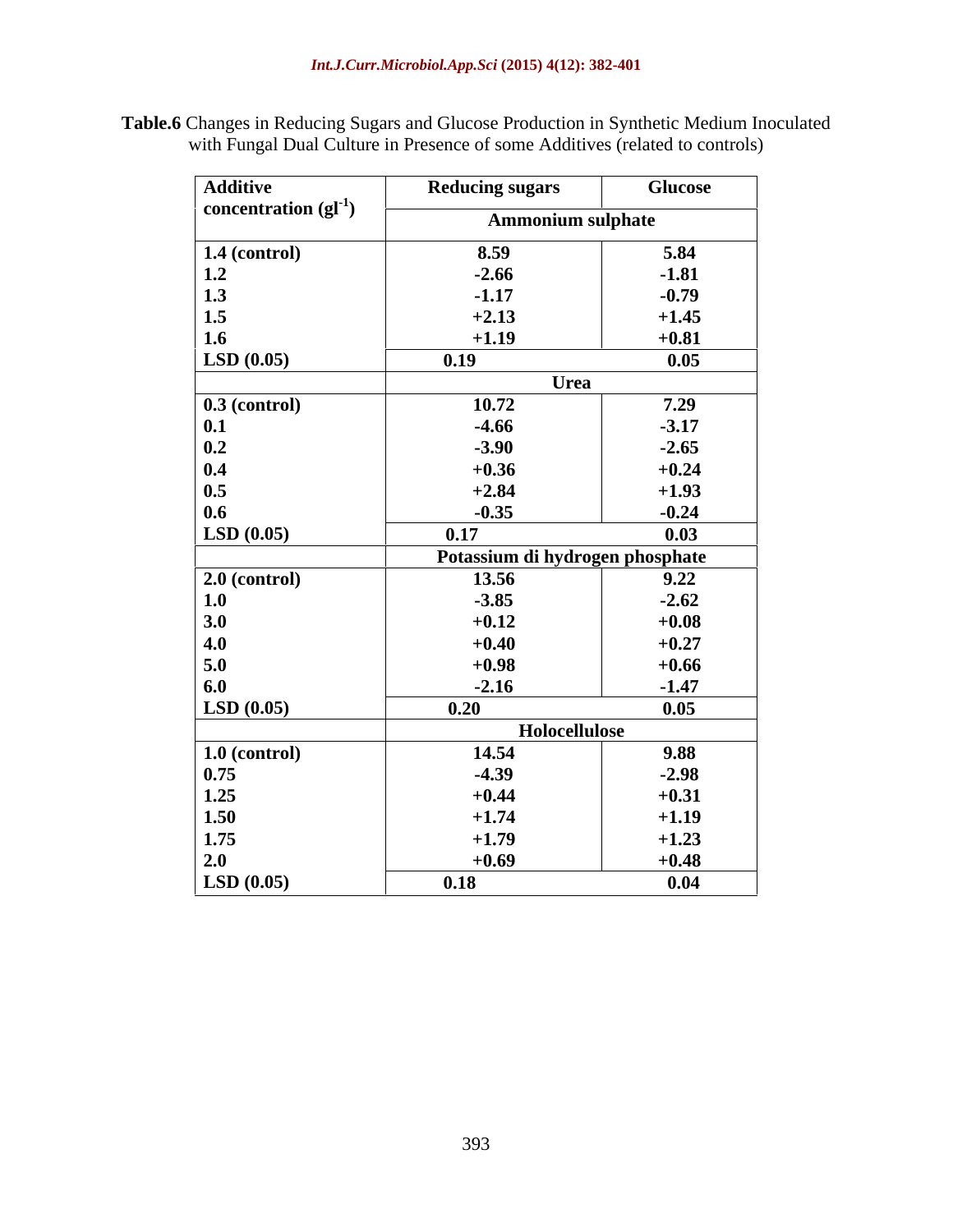### *Int.J.Curr.Microbiol.App.Sci* **(2015) 4(12): 382-401**

| Levels                                                      | Ethanol yield (%) |     |                                                                           |        |        |     |        |        |               |
|-------------------------------------------------------------|-------------------|-----|---------------------------------------------------------------------------|--------|--------|-----|--------|--------|---------------|
| <b>Cellulose</b>                                            |                   |     |                                                                           |        |        |     |        |        |               |
| concentration<br>$(\%)^{(a)}$                               |                   |     | 0.00   0.48   1.94   2.92   3.10   3.25   3.90   4.88   5.90   5.95   6.0 |        |        |     |        |        |               |
| $\rightarrow$                                               |                   | $*$ |                                                                           |        |        |     |        |        |               |
|                                                             |                   |     | $*$                                                                       |        |        |     |        |        |               |
| 6                                                           |                   |     | $*$                                                                       |        |        |     |        |        |               |
| 8                                                           |                   |     |                                                                           |        |        | $*$ |        |        |               |
| 10                                                          |                   |     |                                                                           |        |        |     | $\ast$ |        |               |
| 12                                                          |                   |     |                                                                           |        |        |     |        | $\ast$ |               |
| $\frac{14}{16}$                                             |                   |     |                                                                           |        |        |     |        |        | $\ast$<br>$*$ |
|                                                             |                   |     |                                                                           |        |        |     |        |        |               |
| Enzyme quantity<br>UFP(IU ml <sup>-1</sup> ) <sup>(b)</sup> |                   |     |                                                                           |        |        |     |        |        |               |
| 5                                                           | $*$               |     |                                                                           |        |        |     |        |        |               |
| <b>10</b>                                                   |                   |     |                                                                           |        |        |     |        | $\ast$ |               |
| 15                                                          |                   |     |                                                                           |        |        |     |        |        | $*$           |
|                                                             |                   |     |                                                                           |        |        |     |        |        | $*$           |
| $\frac{20}{25}$                                             |                   |     |                                                                           |        |        |     |        |        | $\ast$        |
| <b>Incubation period</b>                                    |                   |     |                                                                           |        |        |     |        |        |               |
| $(hr.)^{(c)}$                                               |                   |     |                                                                           |        |        |     |        |        |               |
|                                                             |                   |     |                                                                           |        |        |     |        |        |               |
| 24                                                          | $*$               |     |                                                                           |        |        |     |        |        |               |
| $\frac{48}{72}$                                             |                   |     |                                                                           | $\ast$ |        |     |        |        |               |
|                                                             |                   |     |                                                                           |        |        |     |        | $\ast$ |               |
| 96                                                          |                   |     |                                                                           |        |        |     |        | $*$    |               |
| Shaking rate $(rpm)^{(d)}$                                  |                   |     |                                                                           |        |        |     |        |        |               |
|                                                             | $\ast$            |     |                                                                           |        |        |     |        |        |               |
| Static                                                      | $*$               |     |                                                                           |        |        |     |        |        |               |
| 50                                                          |                   |     |                                                                           |        | $\ast$ |     |        |        |               |
| <b>100</b>                                                  |                   |     |                                                                           |        |        |     |        | $\ast$ |               |
| 150<br>200                                                  |                   |     |                                                                           |        |        |     |        | $\ast$ |               |
|                                                             |                   |     |                                                                           |        |        |     |        |        |               |

### **Table.7** Ethanol Production by *S*. *cerevisiae* under Various Cultivation Conditions

Fermentation conditionsare: (a) enzyme concentration, 10 UFP-ase  $g^{-1}$  cellulose; incubation period, 72 hr; shaking, 150 rpm, (b) cellulose concentration, 12%; incubation period, 72 hr;shaking, 150 rpm, (c) cellulose concentration, 12%; enzyme concentration, 10 UFP-ase g<sup>-1</sup> cellulose; shaking, 150 rpm, (d) cellulose concentration, 12%; enzyme  $concentration, 10 UFP-ase g<sup>-1</sup>$  cellulose; incubation period, 72 hr.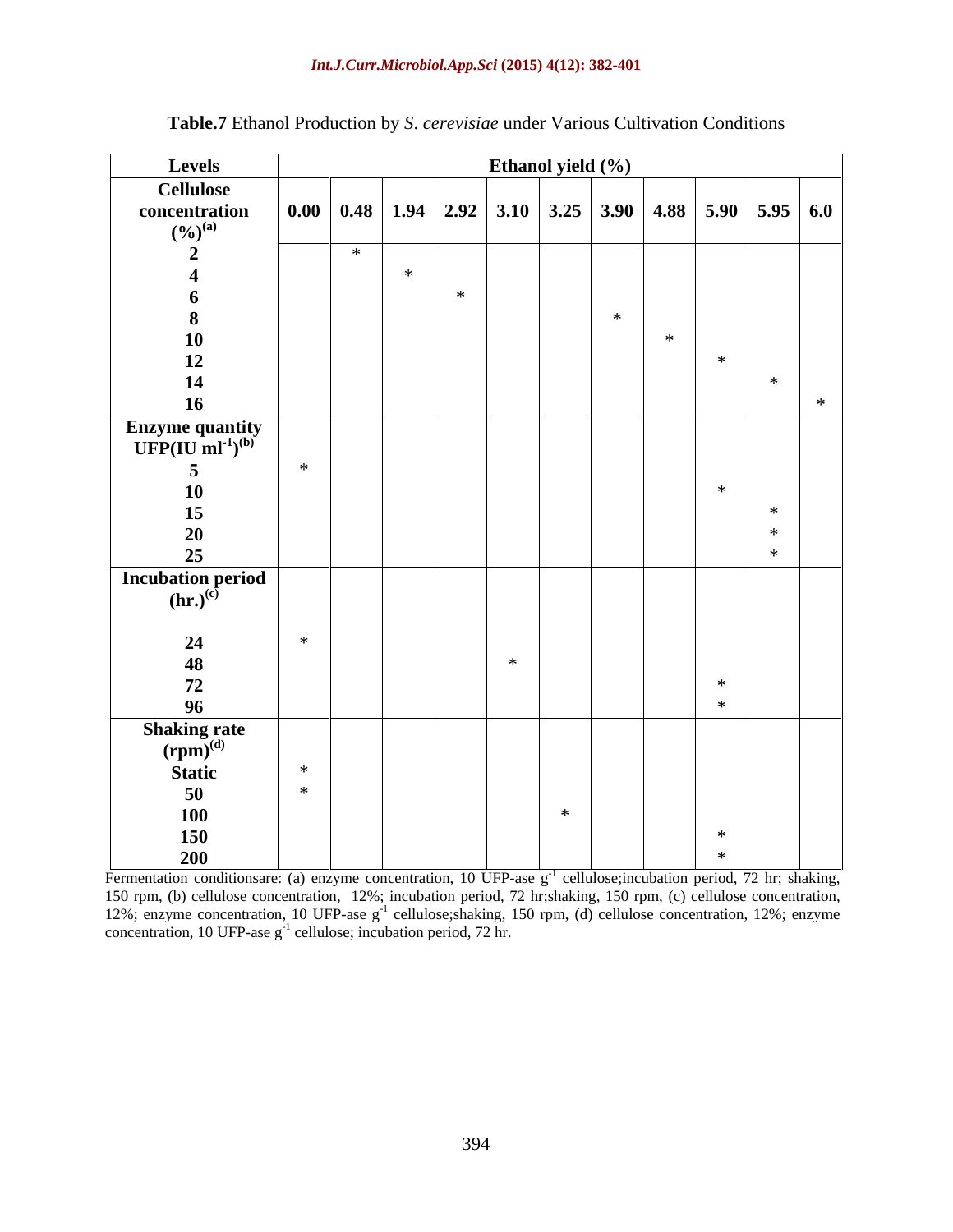

**Figure.1** Process Flow Diagram of Entire Set of the Experiment

**Figure.2** Simultaneous Saccharification and Fermentation of Cellulose by *Saccharomyces cerevisiae* and Cellulases

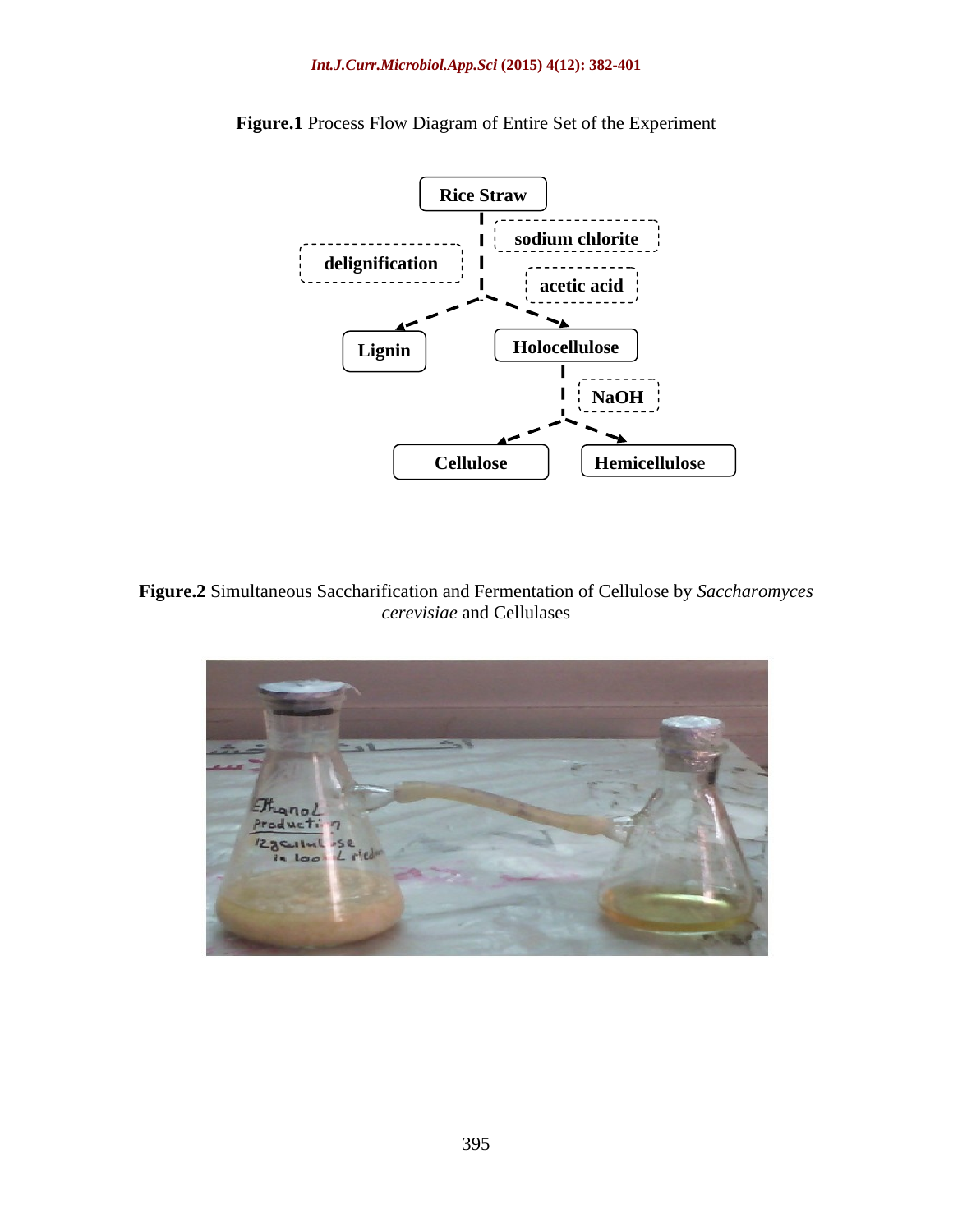Figure.3 Enzyme Production (IU ml<sup>-1</sup>) Patterns as Affected by Organic Substrates Incorporated into Basal Medium in Presence of Fungal Bioformulations. Effects Attributed to Substrates (A) and Fungal Inocula (B)



Figure.4 Reducing Sugar and Glucose Production Yields (mg ml<sup>-1</sup>) due to Substrate (A)- and Fungal Culture (B)-Dependent Effects

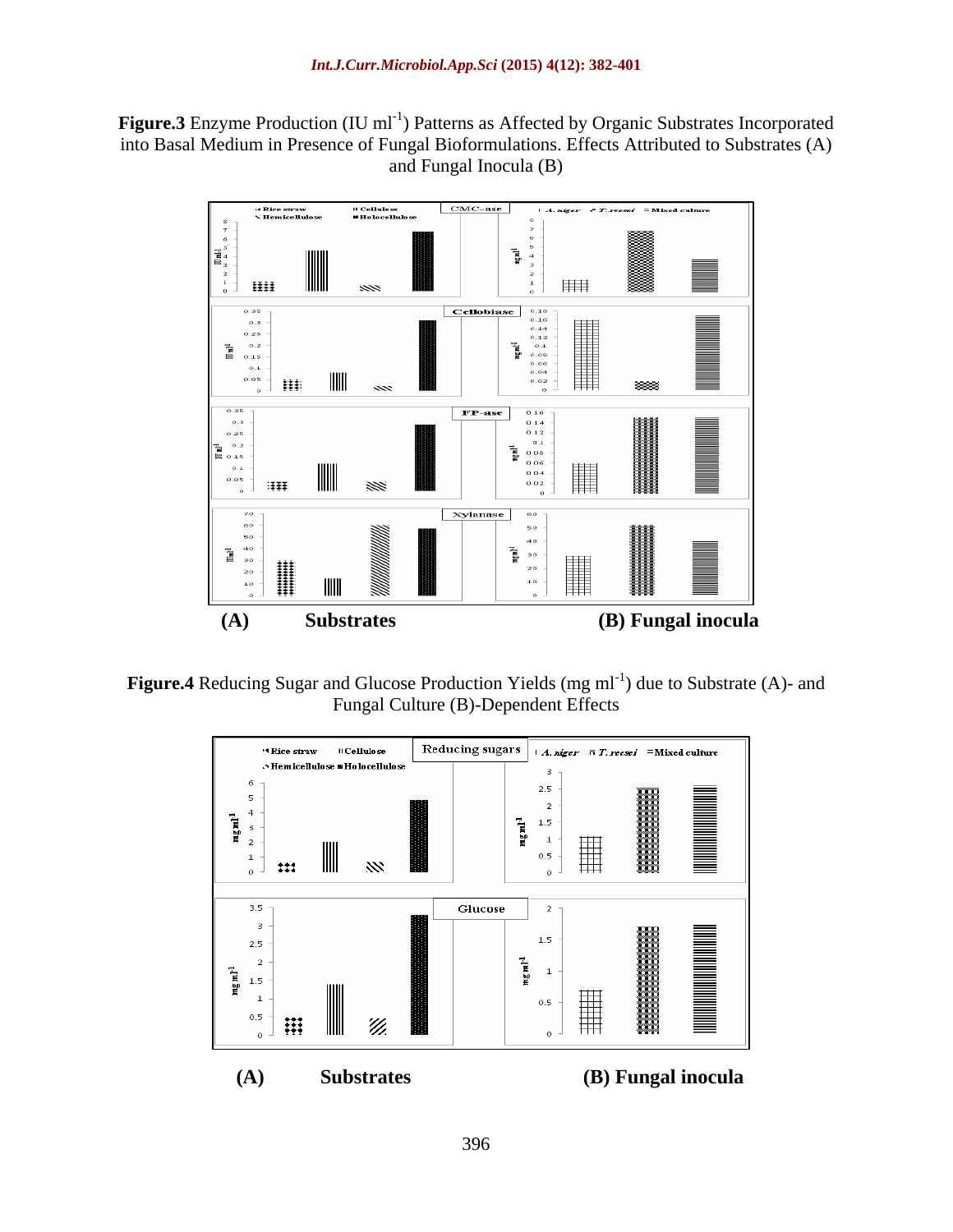Figure.5 Enzyme Production (IU ml<sup>-1</sup>) Profiles in Holocellulose-Enriched Basal Medium as Affected by Time Course (A) and Fungal Cultures (B)



Figure.6 Reducing Sugar and Glucose Production (mg ml<sup>-1</sup>) due to Incubation Period (A) and Microbiota (B)

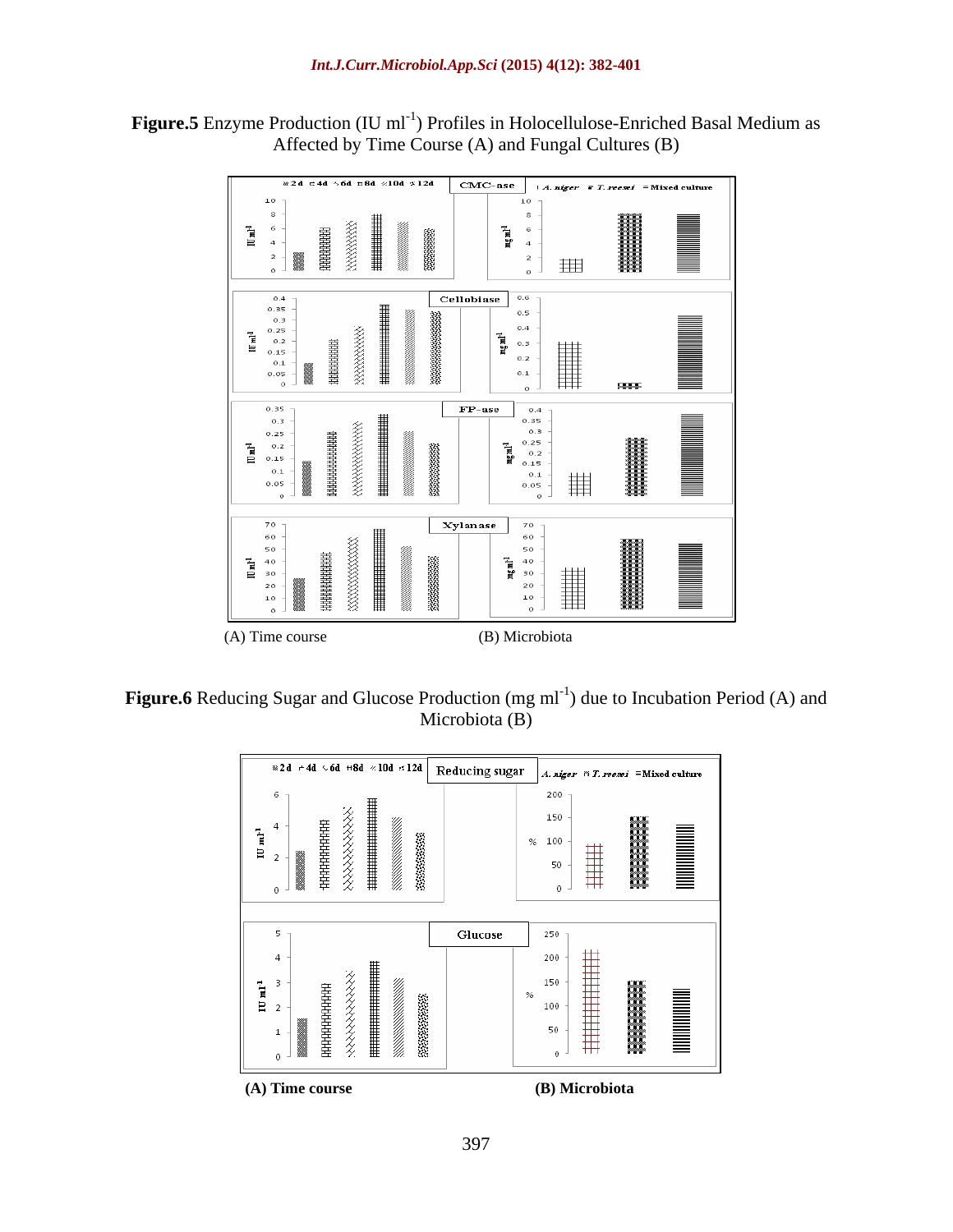



The quantity of the former in cellulose- microorganisms. The problems which and shaking speed of the culture resulted in

application of cellulosic wastes in biofuel industry is the high cost of the enzyme aspects of cellulosic biomass processing become the crux of future researches involving cellulases and cellulolytic

amended culture medium proportionally warrant attention is not limited to cellulose increased as the latter concentration production alone, but a concerted effort in increased. Prolonged incubation as well as understanding the basic physiology of increasing cellulose content, enzyme level cellulolytic microbes for better processing significant increases in ethanol formation. In resources. Such aspects open the Similar results were obtained by Chandel *et* consideration of technologies for pre*al*. (2009) and Yu *et al*. (2010). treatment of cellulosic materials for In conclusion, it should be realized that, the production of cellulases, treatment of major bottle neck for comprehensive biomass for production of hydrolytic production. This needs extensive research beside organisms development by metabolic to enhance the enzyme activity so that less engineering and finally protein engineering enzyme is required for the complete to improve the properties of enzymes to hydrolysis of biomass. Here, the biological magnify their specific activities, process and utilization of the most abundant natural resources. Such aspects open the consideration of technologies for premicrobial attack, processes for cost effective products, which can then serve as substrates for valuable metabolites formation. This is tolerance and stability.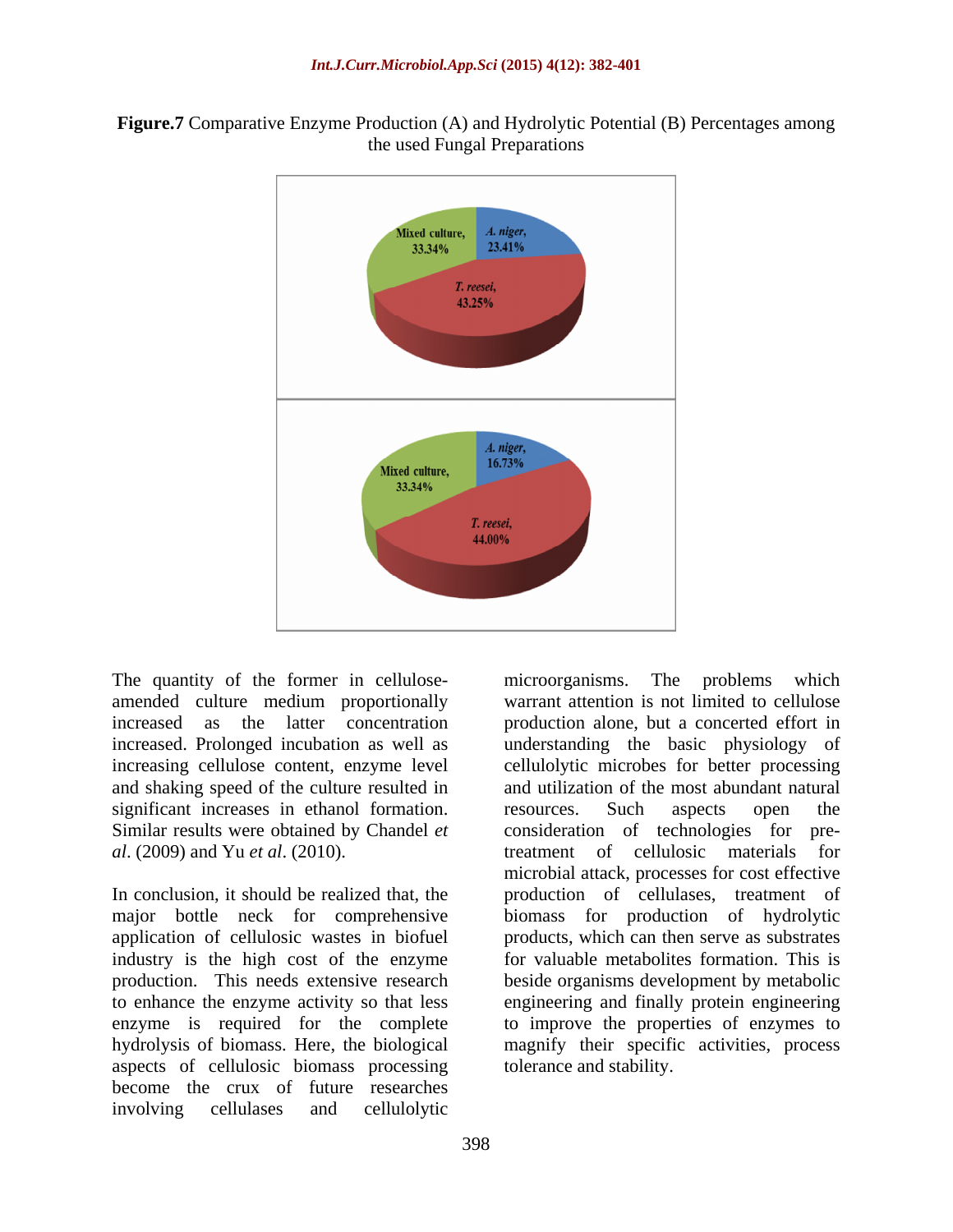- A.O.A.C. (1980). Official Methods of Official Agriculture Chemists. 2410.
- A.O.A.C. (1990). Official Methods of
- Ahamed, A. and Vermette, P. (2008). The methodology. Appl. Biochem. Culture-based strategies to enhance
- Ahmed, A.; Hussian, H. A.; Suhad, A. and  $\qquad \qquad$  production of cellulase by Ali, A.; J. (2010). Production of cellulase by different co-cultures of Biol., 33: 5-8.
- Ahmed, S.; Aslam, N.; Latif, F.; Rajoka, M. L. and Jamil, A. (2005). Molecular
- Bharathiraja, B. and Jayamuthunagai, J.
- Black, C.A.; Evans, D.D.; Ensminger, L.E. on cellulose degree of Soil Analysis, Part 2: Chemical and
- 

**Reference** and **Reference** *Reference Reference Reference Reference Reference Reference Reference Reference Reference Reference Reference Reference Reference Reference* Analysis of the Association of Bioresour. Technol., 100: 2404 immobilization and modulated ethanol production by thermotolerant *Saccharomyces cerevisiae* VS3. 2410.

- Washington, D.C. U.S.A. Dedavid, E. S. L. A.; Lopes, F. C.; Silveira, Analysis of the Association of Production of cellulolytic enzymes Official Agriculture Chemists. by *Aspergillus phoenicis* in grape Washington, D.C. U.S.A. waste using response surface S. T. and Brandelli, A. (2009). waste using response surface methodology. Appl. Biochem. Biotechnol., 152: 295-305.
- cellulase enzyme production from Devendra, P. M.; Dhananjay, S.; Durgesh, P. *Trichodermareesei*RUT-C30 in bioreactor culture conditions. Optimization of solid state Biochem. Eng. J., 40: 399-407. fermentation conditions for the and Jitendra, P. M. (2012). Optimization of solid state production of cellulase by *Trichoderma reesei.* J. Environ. Biol., 33: 5-8.
- *Aspergillus niger* and *Trichoderma*  Ding, S.Y. and Himmel, M. E.(2006). The *viride* from waste paper. J. Yeast and **the matrix** primary cell wall microfibril: Fungi., 1(6): 108-111. A new model derived from direct maize primary cell wall microfibril: A new model derived from direct visualization. J. Agric. Food Chem., 54: 597-606.
- cloning of celuulase genes from EEAA. (2008). Egyptian Environmental *Trichodermaharzianum* (eds.), Affairs Agency, Ministry State for Attaur-RehmanChoudhary/Khan, Frontiers in Natural Product Utilization Program Report. Environmental Affairs-Rice Straw
- Cemistry., 1: 73-75. Bentham Ghori, M. I.; Ahmed, S.; Malana, M. A. and Science Publishers, The Netherlands. Jamil, A. (2011). Corn stover-(2008). Production and kinetics of *Aspergillus niger* NRRI 567. cellulose enzyme from sawdust African. J. Biotechnol., 10(31): hydrolyzed using *Trichoderma*  enhanced cellulose production by *Aspergillus niger* NRRl 567. African. J. Biotechnol., 10(31): 5878-5886.
- *reesei* 9926a. Advanced Biotech., p, Hubbell, C. A. and Ragauskas, A. J. (2010). 32. Effect of acid-chlorite delignification and Dinaure, P.C. (1965). Method of polymerization. Bioresour. Technol., on cellulose degree of 101: 7410-7415.
- Microbiological Properties. Amer. Jørgensen, H.; Kristensen, J. B. and Felby, Soc. Agron. Inc. U.S.A., p, 1149. C. (2007). Enzymatic conversion of Chandel, A. K.; Narasu, M. L.; Chandrasekhar, G.;Manikyam, A. sugars: Challenges and opportunities. and Rao, V. (2009).Use of Biofuels Bioprod. Bioref., 1: 119- *Saccharum spontaneum*(wild lignocellulose into fermentable 134.
	- sugarcane) as biomaterial for cell Kahar, P. (2013). Synergistic effects of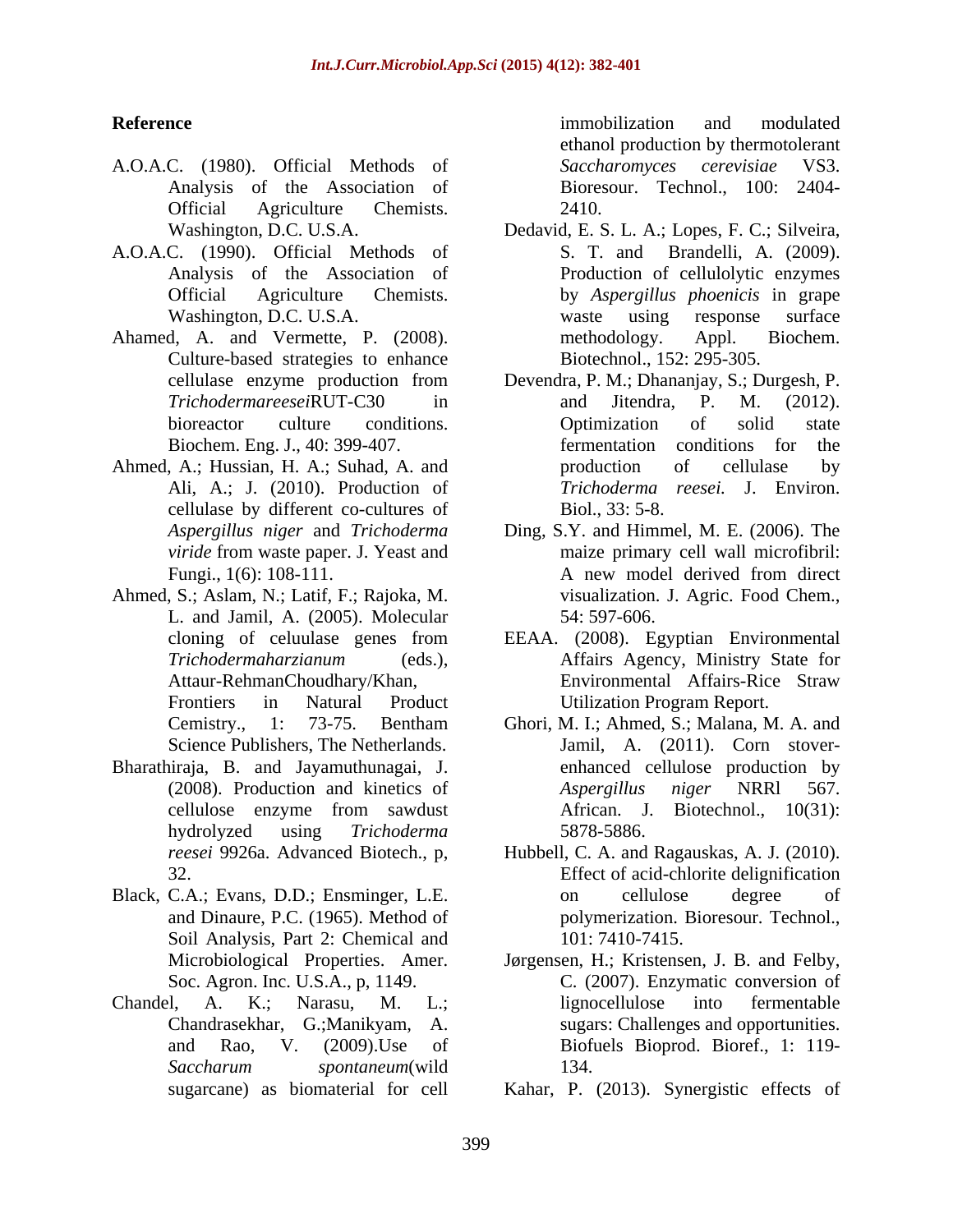pretreatment process on enzymatic sorghum juice in repeated-batch digestion of rice straw for efficient fermentation by Saccharomyces ethanol fermentation. licensee In *cerevisiae* immobilized on corn Tech. This is an open access article  $\qquad \qquad \text{cob. World.} \qquad J. \qquad \text{Microbiol.}$ distributed under the terms of the

use, distribution, and reproduction in

- Kavitha, S. and Nagarajan, P. (2011). Batch
- Kim, D. M.; Cho, E. J.; Kim, J. W.; Lee, Y. fermentation of oil palm empty fruit
- Kirchner, O. G.; Granados, M. S. and Muthuvelayudham, R. and and media composition and growth
- Blanch, H. W. (2012). The challenge Bioeng., 109: 1083-1087.
- Schmoll, M. and Seiboth, B. (2009).
- Laopaiboon, L. and Laopaiboon, P. (2012).

fermentation by *Saccharomyces*  cob.World. J. Microbiol. Biotechnol., 28: 559-566.

- Creative Commons Attribution Lowry, O. H.; Rosebrough, N.J.; Farr, A.L. License and Randall, R.J. (1951). Protein [\(http://creativecommons.org/licenses](http://creativecommons.org/licenses) measurement with the folin phenol /by/3.0), which permits unrestricted reagent. J. Biol. Chem., 193: 265- 275.
- any medium, provided the original Mandels, M. and Weber, J. (1969). The work is properly cited. The production of cellulases. In: kinetics and modeling of Adv. Chem. Ser., 35: 391-414. production of cellulases. In: Cellulases and Their Application.
- endoglucanase by mixed cultures of Miller, G.L.; Blum, R.; Glennon, W. E. and *Trichoderma viride* and *Aspergillus*  Burton, A.L. (1960). Measurement *niger* from agro-waste. Int. J. Chem., 1(4): 12-16. Anal. Biochem., 2: 127-132. of carboxymethyl cellulose activity.
- W. and Chung, H. J. (2014). T.; Elande, Y. Y.; Lee, M.; Production of cellulases by Holtzapple, M.and Ladisch, M. R. *Penicillium* sp. in a solid-state (2005). Features of promising bunch.African J. Biotechnol., 13(1): lignocellulosic biomass. Bioresource 145-155. Technol., 96: 673-686. Mosier, N. C. E.; Wyman, B. E.; Dale, R. technologies for pretreatment of
- Pascual, P. R. (2005). Effect of Viruthagiri, (2006). Fermentative conditions on production of β-<br>protein on *Trichoderma reesei* using glucosidase by *Aspergillusniger* C-6. Appl. Biochem. Biotechnol., 121: Afri. J. Biotechnol., 5(20): 1873-347-359. Muthuvelayudham, R. and Viruthagiri,(2006). Fermentative production and kinetics of cellulose sugarcane bagasse and rice straw. Afri. J. Biotechnol., 5(20): 1873- 1881.
- Klein-marcuschamer, D.; Oleskowicz- Ogel, Z. B.; Yarangumeli, K.; Du, H. and popiel, P.; Simmons, B. A. and Ifrij, J. (2001).Submerged cultivation of enzyme cost in the production of lignocellulosic biofuels. Biotechnol. of*Scytalidiumthermophilumon* complex lignocellulosic biomass.Enzyme Microbial. Technol., 28: 689-695.
- Kubicek, C. P.; Mikus, M.; Schuster, A.; Ong, L. G.; Abdel-Aziz, S.; Noraini, S.; Metabolic engineering strategies for (2004). Enzyme production and the improvement of cellulase profile by *Aspergillusniger*during production by *Hypocreajecorina*. Biotechnol. Biofuels., 2: 19-33. Karim, M. I. and Hassan, M. A. solid state fermentation using palm kernel cake as substrate. Appl. Biochem. Biotechnol., 118: 73-79.

Ethanol production from sweet Ooshima, H.; Sakata, M. and Harano, Y. Ooshima, H.; Sakata, M. and Harano, Y.